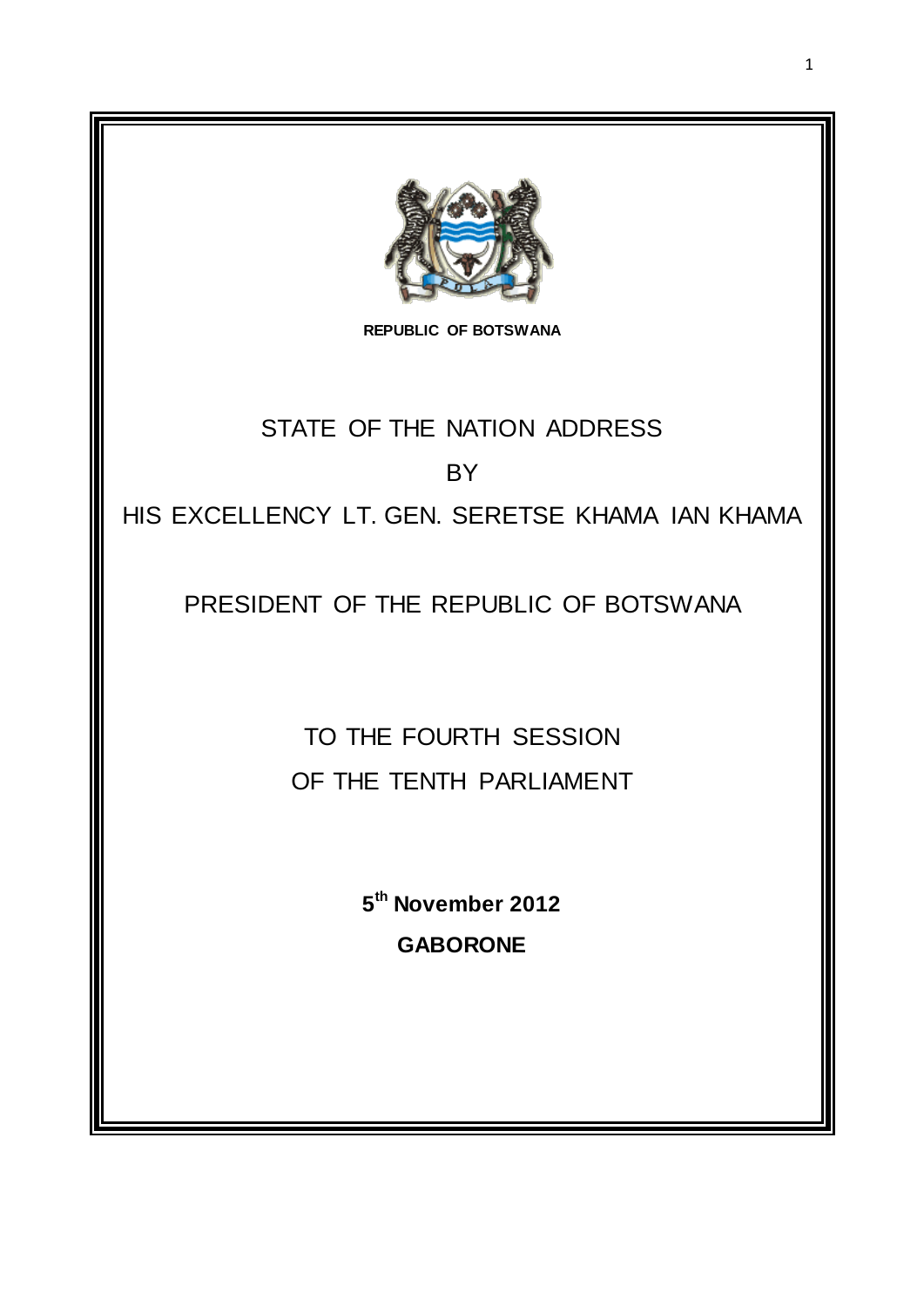# **INTRODUCTION**

Madam Speaker, last Friday was All Souls Day when we remember and pray for those who have died commending their souls to God that they may rest in peace and rise in glory. May I request that we observe a moment of silence for those who have departed from us during the past year.

1. Madam Speaker, it is my pleasure to once again inform the nation on where we are in our journey to continuously improve the lives of Batswana. But, before I do so, let me take this opportunity to acknowledge the presence of the new Member for Mahalapye West, the Honourable Bernard Bolele. You are most welcome sir.

2. Last Saturday"s bye-election was of course necessitated by the retirement of the former Vice President and Leader of this House, Lt. General Mompati Merafhe. One of our nation"s true founding statesmen, his five decades of outstanding public service is an example of patriotic commitment.

3. While the development of any democracy is an evolutionary process, today I am pleased to re-affirm that our own progress is on track, being marked by realistic milestones towards realizable goals. Yet, in measuring our path, we are aware that even though we have come far we still have farther to go. As citizens it is our responsibility, as well as our right, to seek a brighter future for ourselves and our children.

4. The roadmap to a better Botswana is contained in our Long-term Vision and the 10th National Development Plan, which are supported by flagship programmes for sustainable economic diversification, poverty eradication and citizen empowerment, including the youth.

5. This administration"s implementation efforts are further guided by adherence to the "5Ds", which can be summarised as our pledge to achieve a dignified life for all Batswana through the delivery of sustainable economic development, driven by a culture of democratic accountability and rooted in a renewed sense of social discipline. Here we recognise that sustainable development is not only measured in the delivery of physical infrastructure. More fundamentally, it is about ensuring that our human resources, that is our people, have the skills and opportunities to achieve a dignified life. It is for this reason that poverty eradication and youth development and empowerment are a special priority.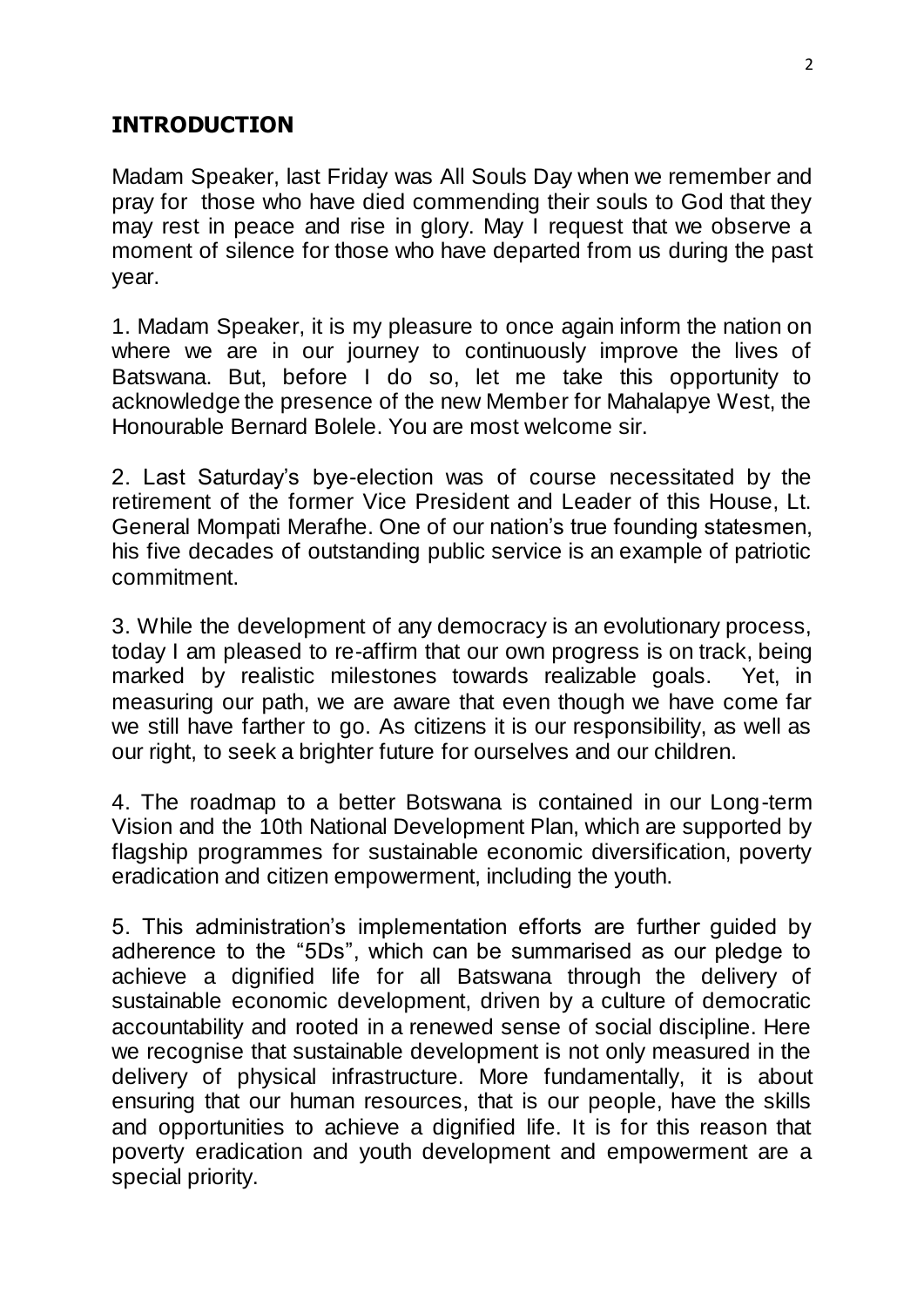6. By definition, people centred development must be people driven. This is why a vibrant democracy is not just about the details of elections; it is also about constantly engaging the public. By interacting with Batswana through various public fora, including dikgotla and the convening of over 50 dipitso since April 2012, we are able to address their real life concerns. Our interactive commitment is further reflected in our electronic outreach through websites, social media, and the provision of toll free numbers across Government. Consultation through diverse platforms thus remains at the centre of our good governance practice.

7. Our commitment to Dignity is further reflected in our interventions on behalf of those with special needs such as people living with disabilities, orphans and those with chronic health conditions, as well as the less fortunate in general. It also causes us to focus more proactively on the needs of Remote Area Communities.

8. From experience we know that Discipline is a prerequisite to overcoming many of our social challenges, be it the spread of HIV, the damage caused by alcohol and substance abuse, the corrosive effects of crime and corruption or the loss of family and community cohesion.

9. It is in the context of each of these 5Ds then that we also remain firmly committed to our goal of achieving an equitable high income status for our country, devoid of poverty. But as I, and indeed my predecessors, have said we cannot become a prosperous nation for all, in the absence of a greater effort and willingness on the part of all Batswana to sacrifice short term consumption for greater output.

10. Our strengths as a nation are known to ourselves and to others in the international community. We continue to score highly in a wide range of global surveys in such areas as upholding political freedom, human rights and the rule of law, including our zero tolerance for corruption. With our existing strengths, abilities and underutilized capacities, we can achieve our highest aspirations. But in the end neither our potential nor the quality of Government's plans, policies and programmes are sufficient to get us to where we need to go.

11. I say this because it is commonly said that extraordinary achievement is 10% inspiration and 90% perspiration. It is the simple truth that we can never be at the top of the world if our work ethic is widely perceived, even by ourselves, as lacking. As a small, landlocked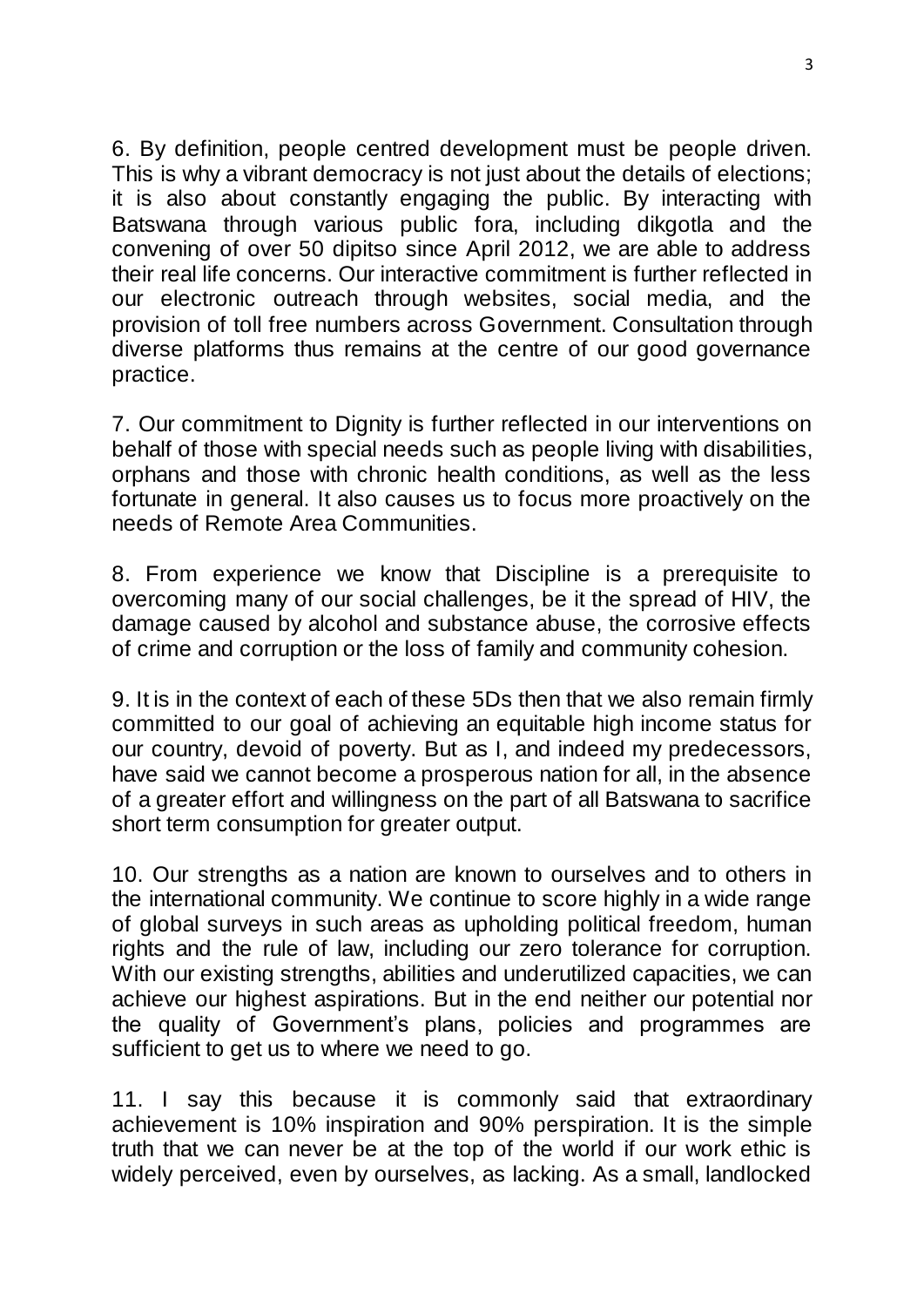state, we have no option but to compete successfully within a regional and global economy whose playing field does not always favour us. This fact puts an even greater burden on our human resources. Inadequate productivity, by the public and private sectors alike, therefore, remains a key bottleneck to economic growth and diversification.

12. We are mindful that productivity is not simply about doing more. It is rather about focusing on those things that will yield us the greatest return. This in turn calls for discipline both in and outside of the workplace. Achieving our goals through greater productivity also requires a collective willingness on our part to maintain a common sense of purpose, which is rooted in the recognition that our country"s success has been about merging individual and community desires to the national interest by always putting Botswana first.

#### Service Delivery

13. Madam Speaker, a key instrument in our progress over the years has been the quality of our public institutions. While our public service still compares favourably with others in the region, its standards must now be nothing less than world class. We are, therefore, intensifying and broadening our internal monitoring and performance reviews, in partnership with the private sector through the Botswana Confederation of Commerce, Industry and Manpower (BOCCIM).

14. We have also developed competency frameworks to facilitate recruitment and capacity building. In addition to training at the Public Service College, we have established a public service assessment centre to align civil servants to new and better managed services. We are further streamlining our operations through business process reengineering.

15. Recognising that poor service delivery can also result from corruption, the DCEC has been brought on board as an integral element of our monitoring and evaluation efforts. At the same time the Anti-Corruption Units I reported on last year continue to be established on a strategic basis in a number of Ministries, while Anti-Corruption Committees have been put in place and have begun to function in all line Ministries with a mandate to reduce areas of potential abuse.

16. Our progress in fighting institutional corruption is reflected in the latest Transparency International Index. Besides being cited once more as the least corrupt country in Africa, I am pleased to note that our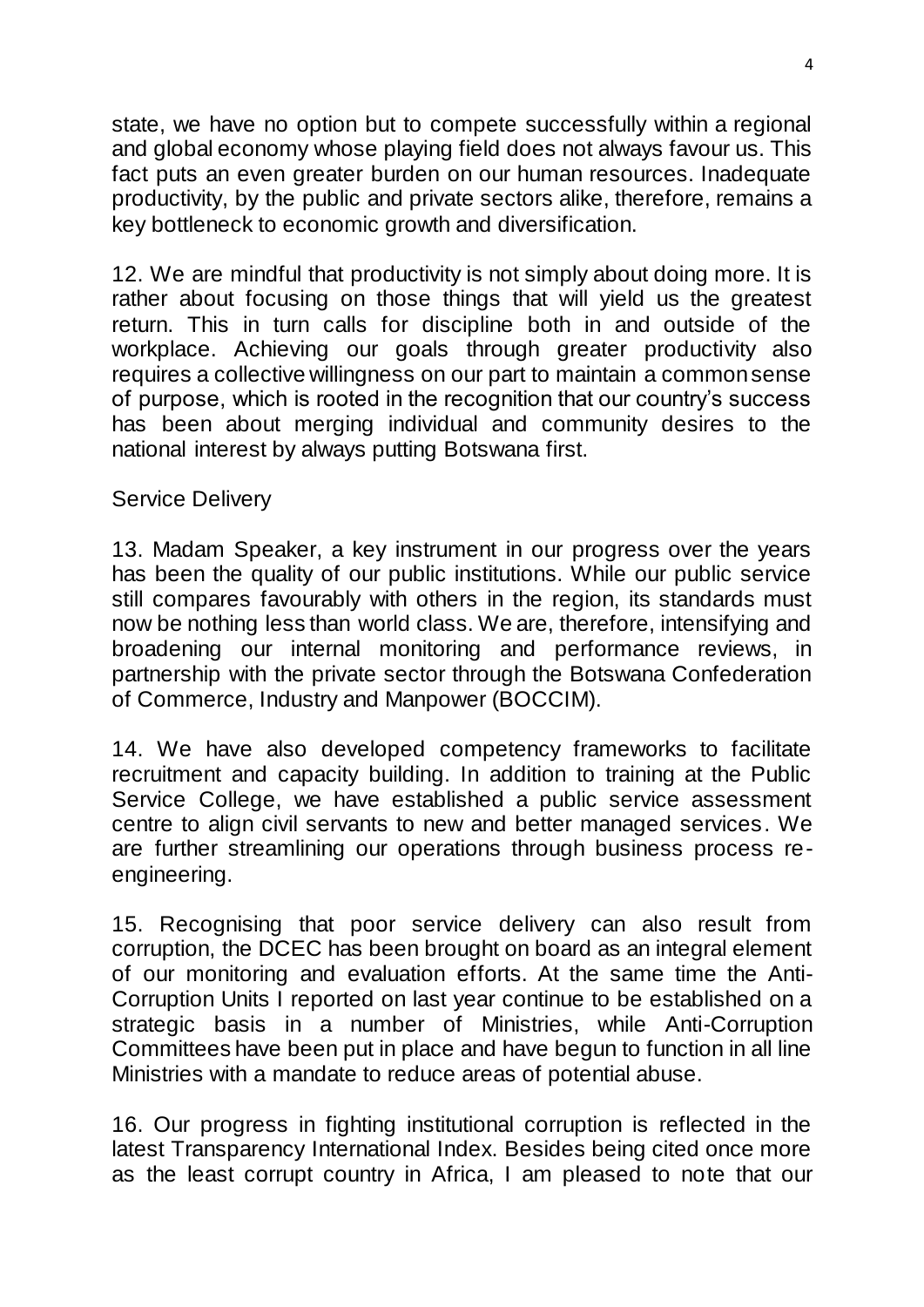overall standing has significantly improved over the past two years, moving up eight places.

17. While instilling professional discipline, we also recognize the need to reward dedicated public servants. In June of this year, we for the first time locally celebrated Public Service Day, during which 59 public officers were awarded for their exceptional performance. This initiative will be broadened and continue on an annual basis.

18. To more broadly address issues of service delivery throughout the economy, Government has further intensified its partnership with the private sector through BOCCIM"s participation in Thematic Working Groups or TWGs, as well as the High Level Consultative Council and its sub-committees in all line Ministries.

19. BOCCIM, along with Government, is jointly coordinating a new Customer Satisfaction Survey of Public Services, whose findings will result in further interventions. Public service delivery must also be about removing any impediments to private sector growth. We have thus invited BOCCIM to identify any "red tape" bottlenecks experienced.

20. To further enhance delivery, Government also established four new Cabinet Sub-Committees to oversee the work of the consolidated Thematic Working Groups. As the Honourable Members may recall, TWGs were formed in 2008 to engage non-government and intra-Ministry stakeholders in the planning, budgeting and implementation of national development priorities. By including civil society and the business community, they promote greater inclusiveness, transparency and accountability. The four TWG's are rationalised to address projects falling under: "Economy and Employment"; "Governance, Safety and Security"; "Social Upliftment"; and "Sustainable Environment".

Economic Outlook

21. Madam Speaker, developments in the world economy for the first half of 2012 were generally negative with the overall global economic outlook being much gloomier than it was during the first half of 2011. Advanced economies are expected to register growth of only 1.3% this year and 1.5% in 2013. Given its global linkages the domestic economic outlook is thus uncertain. Our current forecasts are for 3.5% growth in 2012 and 5% percent in 2013.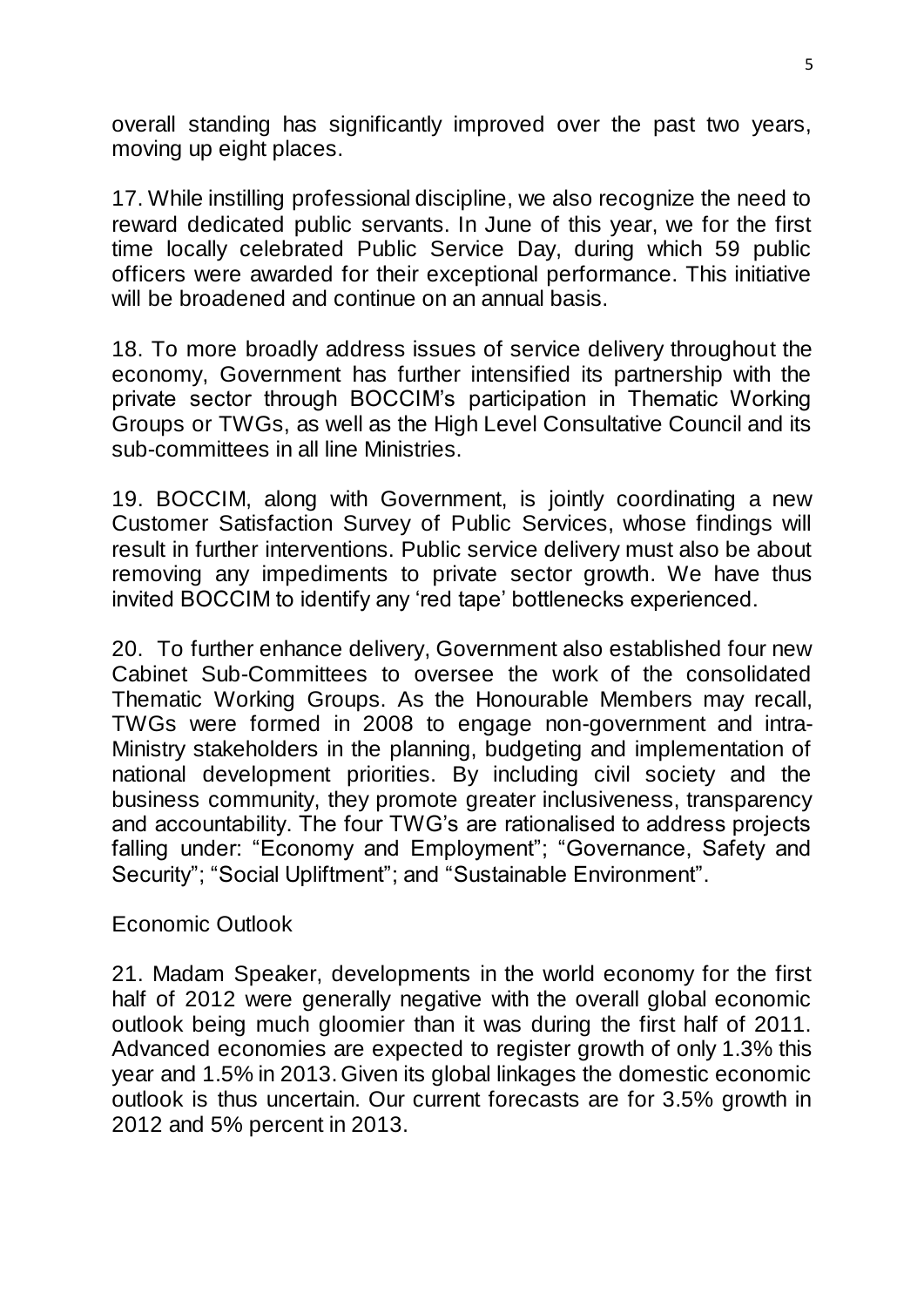22. Our slower growth is primarily due to a decline in mining sector output. During the first quarter of 2012 mining output in real terms was 9.5% less than in the first quarter of 2011, and in the second quarter it was 7.6% less than in the same period a year earlier. Prospects for the remainder of the year are also not encouraging. In this context, the global diamond market experienced negative performance during the first half of 2012, with reduced sales volumes and a softening in prices. This reflects constrained global demand, exacerbated by slow growth and uncertainty in the Euro Zone, China, India, and the USA. The recent IMF World Economic Outlook warns of continued weakness in the performance of both advanced and key emerging market economies.

23. Most non-mining sectors have, however, recorded positive real growth rates for the same period, with construction growing by 19.7%, utilities by 11.2%, social and personal services by 10%. These numbers are indicative of modest progress towards economic diversification. But, our agricultural sector has experienced setbacks, which I shall come to later.

24. Inflation has declined, averaging 7% during July-September 2012, down from last year"s average rate of 8.5%. The Bank of Botswana has concluded that inflation will continue to be lower for 2012, but still remain above its 3-6% objective. The Bank has therefore maintained its rate at 9.5%, to contain inflation and promote investment.

25. After running budget deficits from 2008/09 to 2011/12, largely due to the economic downturn, we took the decision to balance the budget for the 2012/13 financial year and thereafter achieve moderate surpluses to build up reserves and re-pay debts. This is to buffer the economy from external shocks, while avoiding a debt trap. It is estimated that we will have budget surplus of P1.15 billion this financial year. This follows the reduction in budget deficits from a high of P9.5 billion in 2009/10 to an estimated P2.2 billion in 2011/12.

26. Our total debt ratio as a percentage of GDP stood at 25.4% last April and is forecast to decline slightly by the end of the current financial year. There has also been a small decline in the country"s foreign exchange reserves from P60.3 billion at the end of December 2011 to P59.8 billion at the end of June 2012. A portion of the reserves will, however, be drawn upon to repay the foreign debt incurred to finance major projects during the recession.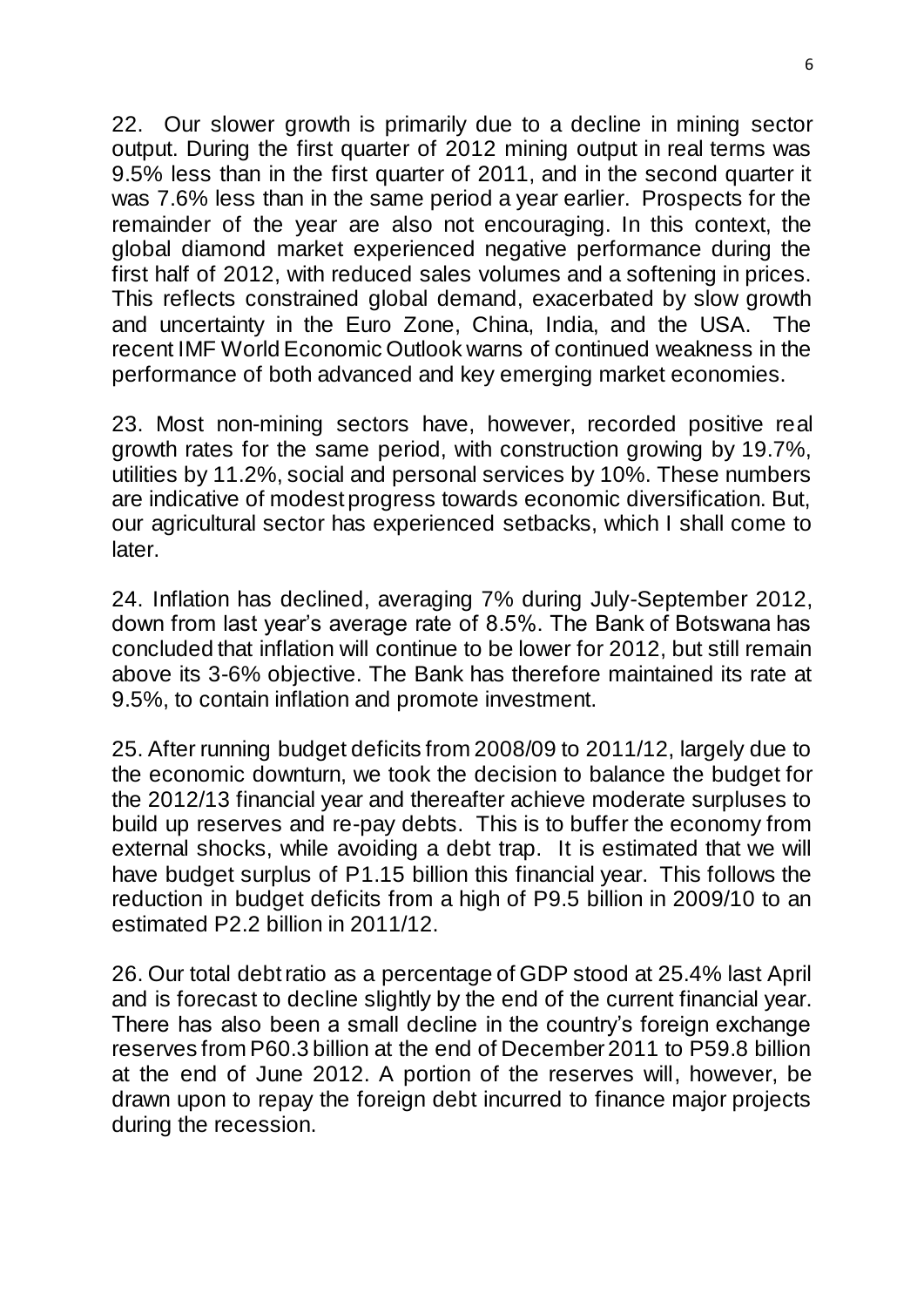27. Honourable Members would be aware that the Mid-Term Review of NDP 10 is ongoing, with a draft document currently under review that covers programmes and projects planned for the plan"s remaining three years. However, I need to point out that given the continued uncertainties in the global economy the outlook for the domestic economy and government revenues is not encouraging. Preliminary results of the overall revenue projections going forward up to and including 2015/16 show that there will be no substantial increase in income resulting in the possibility no new major projects for the remainder of NDP 10.

28. The draft Mid-Term Review of NDP 10, which incorporates the most recent global economic forecasts, will be given to Members of Parliament. Discussions on the document will take place early next year, following consideration of the 2013 budget. Because there will be no significant changes of policy coupled with the possibility of a limited scope for new projects for the remainder of NDP 10, discussions are likely to be on policies and strategies only, and therefore are expected to take less time than that stipulated in the Parliamentary Standing Orders.

#### **Diversification**

29. Madam Speaker, even in the absence of the global economic downturn we would be living through challenging times as we wean ourselves away from overdependence on raw diamond revenues. Dependency on anything is never healthy. Besides being vulnerable to market volatility in our case it has also meant that too many of us have been living off the wealth generated by the labour of too few. This has also contributed to our low productivity.

30. It is for this reason that we have adopted a people centred approach to development that, while keeping the door open to large scale capital investment, recognises the need for proactive measures to grow employment and wealth through Small, Medium and Micro-Enterprises (SMMEs). One way we have been doing this is through preferential purchasing by Government as part of the Economic Diversification Drive (EDD). Of the 506 enterprises that have been issued with EDD Certificates, 403 or nearly 80% are listed under the small scale category. During the current financial year EDD purchases (in manufactures and services) are expected to reach P2.5 billion. This is an increase from the P1.9 billion in EDD purchases recorded in 2011/12. But, preferential purchasing is only one aspect of the EDD strategy, which envisages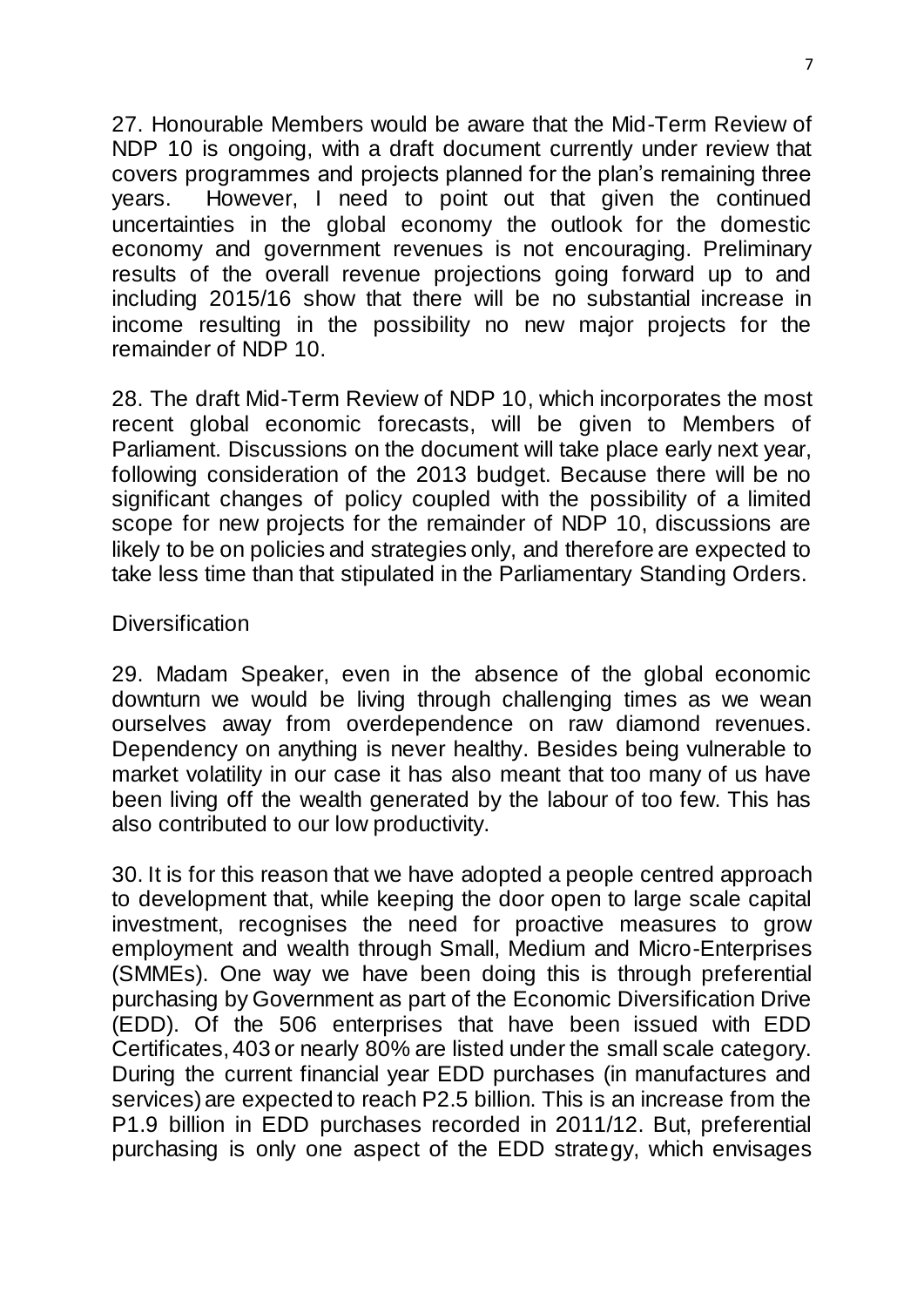diversification through the nurturing of competitive enterprises that will eventually need little or no Government support.

31. Since its establishment late last year, the National Economic Diversification Council has approved a comprehensive list of priority subsectors for EDD promotion. The Council has also approved a strategy for the leather industry, which recommends the establishment of a Leather Park as a focal point for local production. In addition, the Dairy as well as Textile and Clothing sub-sector strategies are being refined. To further improve the commercial environment, we are continuously reviewing our regulatory frameworks, while promoting exports through the international trade agreements that we are party to. New legislation including the e-Data Protection Bill, an e-Transactions Bill and the Town and Country Planning Amendment Bill have been drafted.

32. Mindful of Botswana"s relative lack of progress in recent years in a number of business indices, we have also established a Cabinet Sub-Committee on Doing Business and Global Competitiveness to oversee the work of the National Doing Business Committee. Together, these two bodies are mandated to coordinate applicable reforms. In addition fairer competition is being promoted by the Competition Authority, which ensures that businesses do not engage in price-fixing, market allocation and bid-rigging. As a result we are beginning to see some improvement in our global business rankings.

33. Madam Speaker, during 2011/12 we recorded our highest ever investment and employment figures. Foreign Direct Investment totalled P1.4 billion, while 1583 jobs were added from new investments. In addition domestic investment and expansions totalled some P415 million. Areas of new investment included the manufacturing of steel products, farming, mining, tourism, property development, ICT services and renewable energy and recycling. Meanwhile, the Botswana Investment and Trade Centre (BITC), along with the Department of Industrial Affairs, are working to attract foreign investment, while further marketing local products.

34. Madam Speaker, Government continues to sponsor empowerment programmes such as the Citizen Entrepreneurship Development Agency (CEDA), which has funded a total of 702 new projects at a cost of P591 million, generating 3274 jobs. This is in addition to the cumulative total of 4759 CEDA projects reported last year, which had altogether generated some 30 thousand jobs. In addition, the Local Enterprise Authority (LEA) currently has 869 active clients, out of which 400 are existing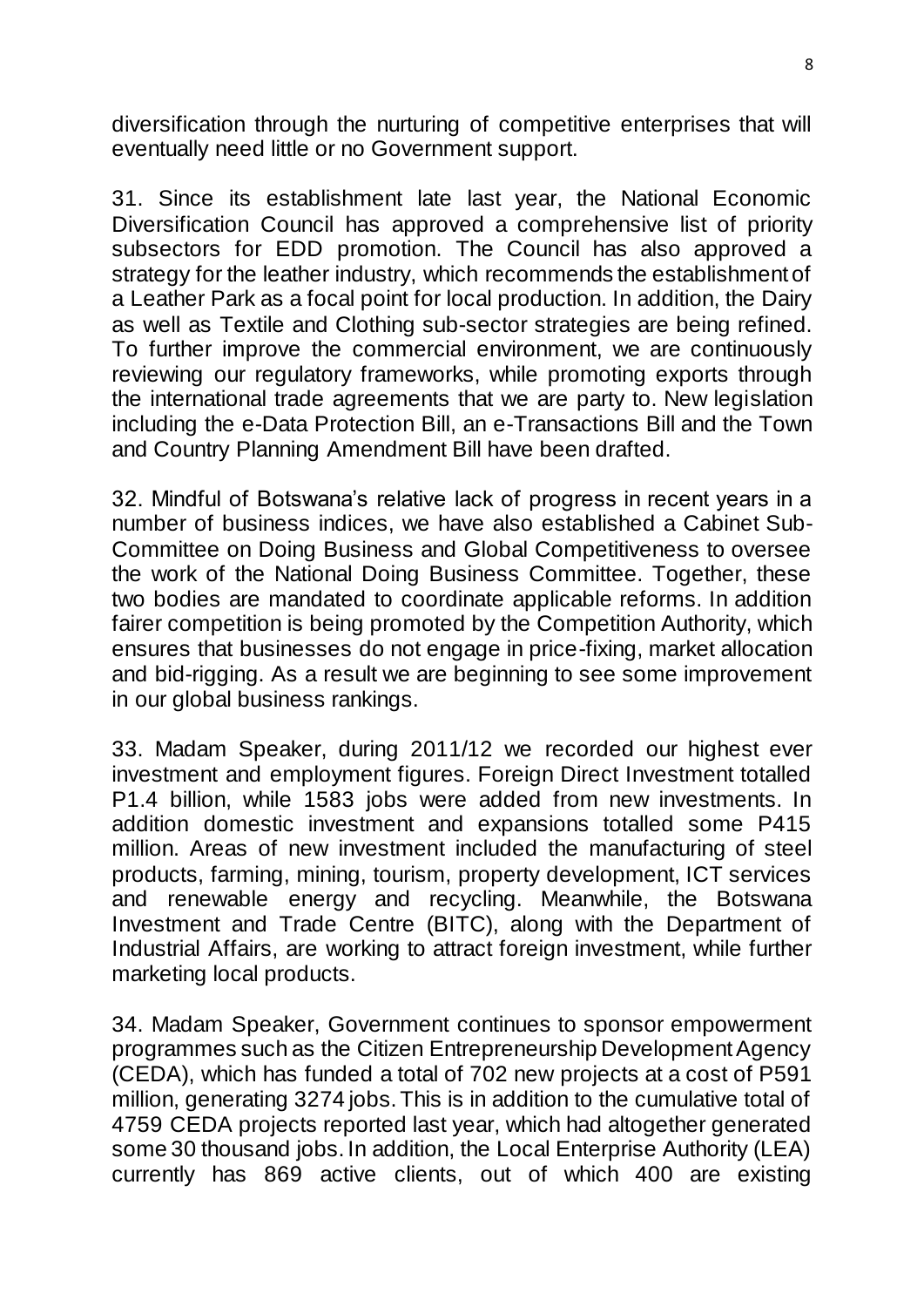businesses, 469 are start-ups. To date, 6387 entrepreneurs have been trained by LEA in various courses such as financial management, sales and marketing, customer care and business planning, in the process creating 3,412 jobs.

Labour

35. Madam Speaker, harmonious industrial relations are a key building block for greater productivity, enhanced service delivery and social stability. There is, therefore an urgent need to address legislative gaps and administrative inefficiencies that undermine the ability of employees and employers to achieve win-win outcomes. In this context Government is preparing amendments to the Trade Disputes Act to overcome unnecessary delays in resolving disputes. We are also developing a National Occupational Health and Safety Policy, which will link increased productivity to improved working conditions.

36. It has become clear that the Public Service Act of 2008 needs to be reviewed. Meanwhile, the Public Service Bargaining Council is fully operational, being duly constituted with 8 employer and 8 union representatives. As such, the Council is now the vehicle for collective bargaining on the terms and conditions of the Public Service. A joint induction and training programme for Council members was facilitated with the ILO and local experts. I am also pleased that the 2012 salary negotiations were recently concluded. Following a successful mediation process, agreement was reached to pay a 3% salary increase to all public officers with effect from 1st October, as well as a temporary recession relief allowance for those at C.4 and below. This reflects Government"s commitment to the welfare of public officers even in these difficult times when other more developed economies have frozen wage increases.

Safety and Security

37. Madam Speaker, our nation"s progress has rested on the foundation of "peace, order and good government", words that define the very mandate of this Parliament. It is due to these qualities, which dovetail with our indigenous concept of kagisanyo, that we have long enjoyed levels of stability that are the envy of others. Yet, notwithstanding our continued high-ranking in relevant global indices, here as elsewhere we cannot afford to be complacent. While our country has, for example, moved up in the latest Global Peace Index, as well as the Global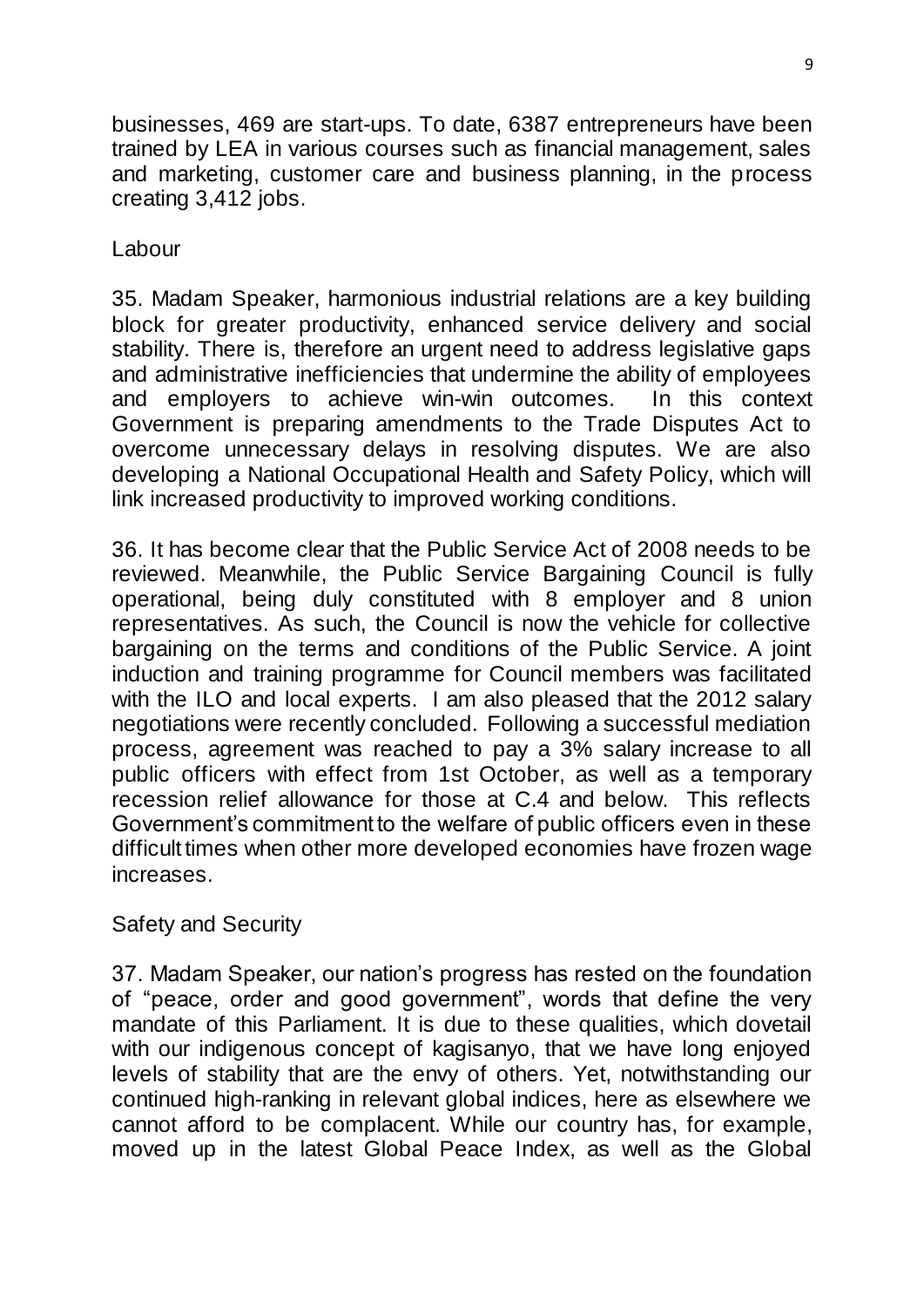Competitiveness Report's Institutional Index, these same surveys identify crime as a lagging indicator.

38. It is not sufficient that our law enforcement and security agencies, along with the judiciary, have maintained their international reputation for professional competence. They must also adapt to evolving challenges. At the same time we must all appreciate that upholding kagisanyo is our collective responsibility.

39. Madam Speaker, in 2011 a 4% reduction in Penal Code crime was achieved, while a 9% reduction was recorded for violent and intrusive crimes such as robberies, break-ins and burglaries. To fight crime the Police Service has adopted an integrated strategy that entails community participation and collaboration with domestic and international partners. Elements of this approach include undercover operations and the involvement of local authorities and the public in cluster and voluntary policing. The business community has contributed to capacity through its setting up of a number of satellite police posts.

40. I regret to report that traffic accident fatalities increased by 21.7% from 397 to 483 between 2010 and 2011, reversing our previously reported progress. To turn this situation around, an aggressive approach to the implementation of the National Road Safety Strategy is being pursued, through such initiatives as vehicle flagging, sobriety/drink driving monitoring and saturation patrols targeting red-light and speeding violations. A point demerit system will also be introduced with the aim of curtailing the incidence of repeat offences.

41. With respect to drinking and driving, there has been a reported decline in the number of alcohol related road accidents in recent years. This dovetails with additional evidence of behavioural change arising from our campaign to curb alcohol abuse. A recent evaluation of the alcohol levy noted that the average amount of alcohol consumed by Batswana 15 years and over has declined by 12% between 2008 and 2011. This positive trend can be attributed to the levy and additional interventions, including our public awareness efforts. We do, however, recognize the need to do more, such as providing additional support to those who are trying to overcome their overindulgence.

42. Madam Speaker, besides its primary mission to secure the peace, sovereignty and territorial integrity of our Republic, the Botswana Defence Force (BDF) continues to assist civil authorities in such areas as disaster relief, crime prevention, animal disease control and anti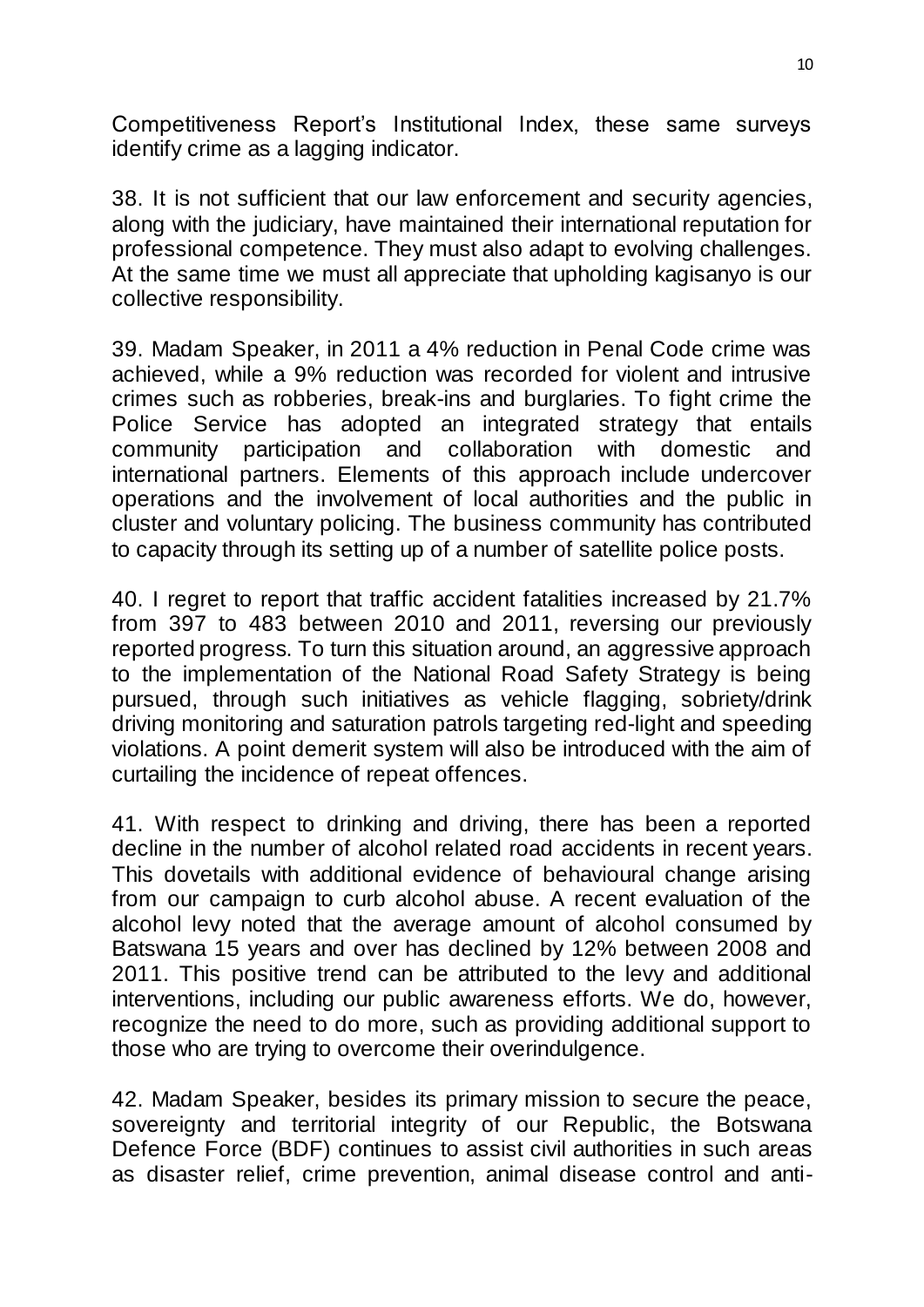poaching operations. The BDF has this year further implemented bilateral and multilateral agreements involving joint operations and training with some of our regional and international partners.

43. Overcrowding in Prisons stands at 7.4%. To alleviate this, the Prisons Department, in conjunction with other stakeholders, is piloting the use of low risk prisoners in undertaking public works projects, while under supervision. To further address the challenge of overcrowding, Government, in partnership with the Commonwealth Secretariat, is working on a policy and legislative review on alternatives to imprisonment. Since coming to office I have also reduced the sentences of just over 2000 prisoners, the vast majority of whom have complied with their conditions of release, with only 17 reported cases of reoffenses.

#### Immigration

44. Madam Speaker, the tendency by some to harbour and employ illegal immigrants contributes to crime. Law enforcement agencies are working with other stakeholders to repatriate illegal immigrants. This is over and above the repatriation of convicted criminals and other undesirables whom we on occasion must deport. Through our crackdowns on business violators and others we are sending a clear message that all must abide by the law. In collaboration with the International Organisation for Migration, we have further embarked on training of immigration and other law enforcement officers on border management and procedures.

45. Government has also begun onsite registration of births and deaths, at a number of health facilities, and is rolling out the service to other health facilities throughout the country. Implementation of the electronic identity management system (e-ID) has also commenced. Batswana are now using the E-passport to travel, with only those who are not yet in possession of the new passport being allowed to use the old passport solely to return home.

46. The roll out of the Border Control System is also nearing completion, while the automation of work permit processing will commence this financial year. This follows the automation of systems for the processing of visa, resident permit and citizenship applications. In terms of granting residency Government introduced a Points Based System to enhance transparency and standardization of applicant assessment to attract and retain value adding investors and workers. As a matter of urgency, the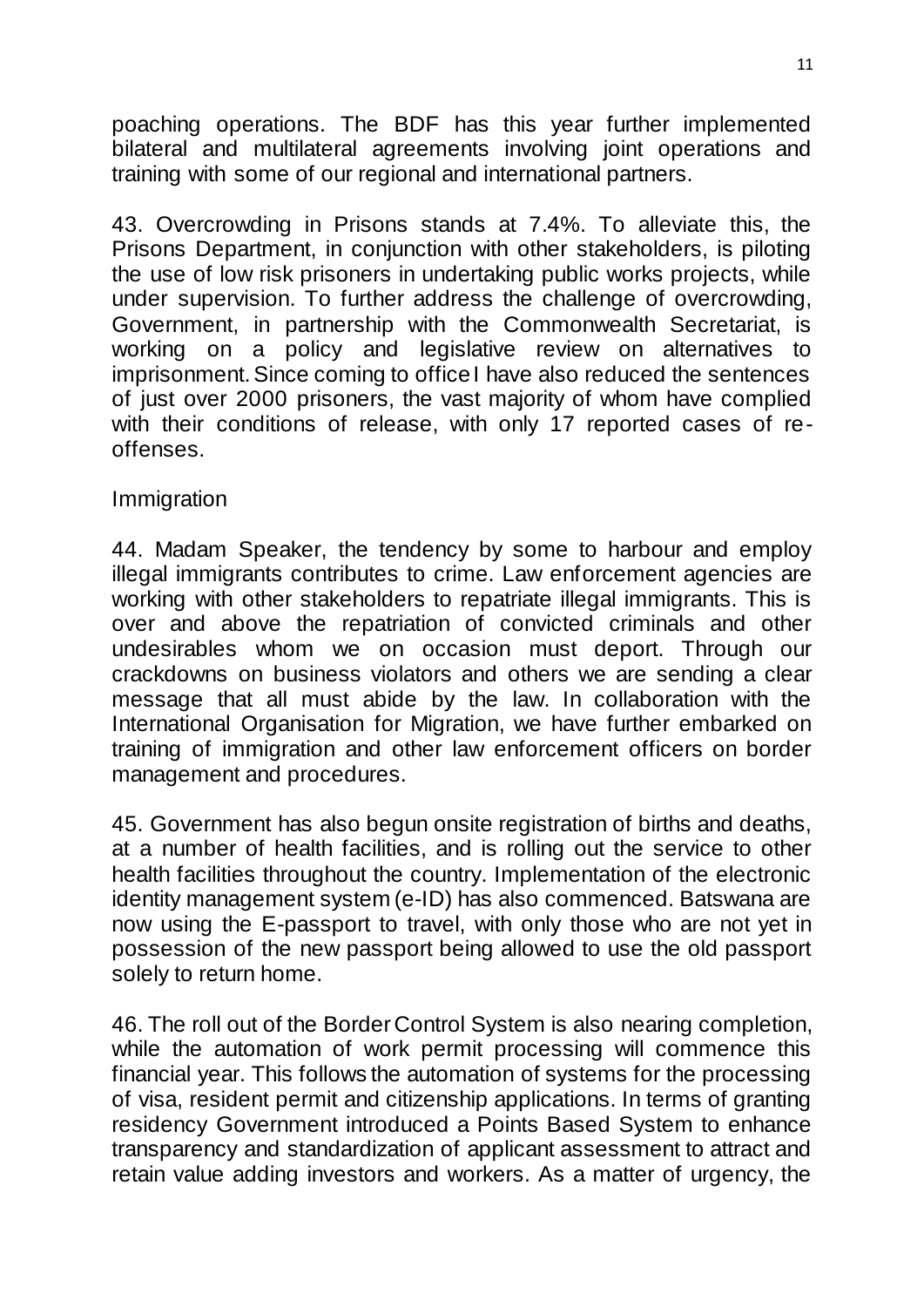system is now undergoing review to address some early challenges that were discovered in its implementation.

### **Justice**

47. Madam Speaker, we are all indebted to our Judiciary for impartially and effectively upholding the rule of law. The introduction of automated court records management and judicial case management systems in the past few years have increased the efficiency of our courts. More recently we have:

- established additional specialized courts;
- reviewed Court Rules;
- rolled out Judicial Case Management to Magistrates Courts;
- appointed a dedicated judge for the corruption cases; and
- opened the new headquarters in Gaborone.

48. As promised last year, three more stock-theft courts are being established, in Jwaneng, Palapye and Selebi-Phikwe, to supplement the four existing courts, while seven mobile courts have been purchased to facilitate the speedy resolution of cases.

49. Since its commencement last year, the Legal Aid pilot project to assist the indigent has operated from the Attorney General Chambers in Gaborone and Francistown, with an additional office planned for Maun. Demand for this service has steadily increased, with some 11 thousand applicants received by the end of July 2012. We therefore intend to present a Legal Aid Bill to this House for the establishment of a permanent entity.

50. Besides contributing to nation building and cultural preservation, while promoting district development, Dikgosi are responsible for the delivery of justice through the customary courts. To assist them in this function, a Bill to revise the Customary Courts Act will be brought before this sitting of Parliament. To further enhance the delivery of customary law, this year 22 villages and settlements were upgraded from Arbitration level to Courts of Record.

Local Governance

51. Madam Speaker, turning more broadly to issues of local governance, there is a recognised need to improve performance at District level. The recent passage of the revised Local Government Act has brought rural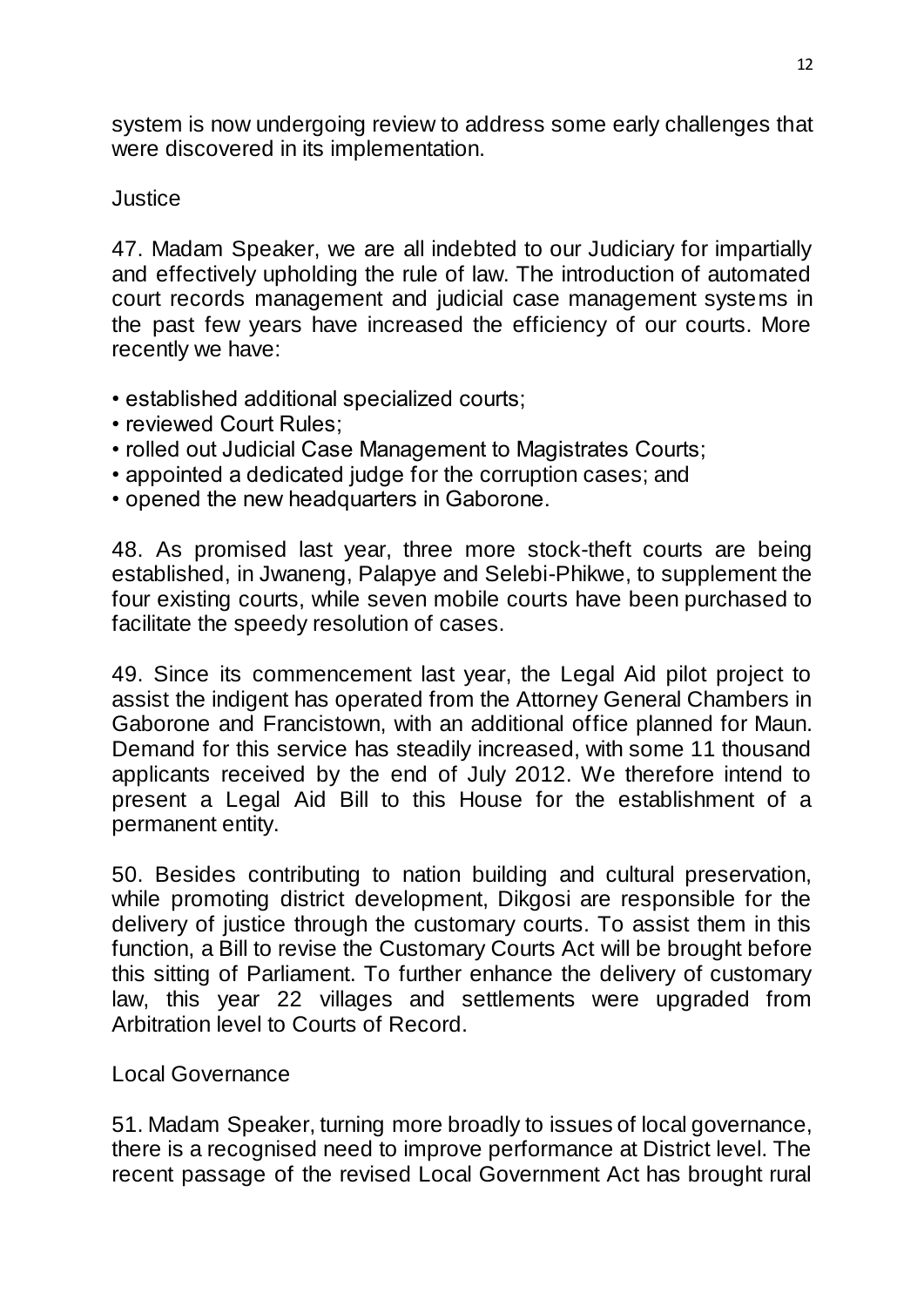and urban Councils under a common framework. The creation of 5 new service centres, to provide for such things as revenue collection, social and community development, supplies, maintenance, licensing, sanitation, and bye-law enforcement has brought those services closer to people.

52. To further enhance community participation in rural development we decided to enhance the mandate and capacity of the Rural Development Council, whose secretariat will be headed at Deputy Permanent Secretary level. In line with our commitment to working with local authorities, portfolio responsibility for the Council has been transferred from the Ministry of Finance and Development Planning to what shall as from today be known as the Ministry of Local Government and Rural Development, to reflect its now wider role. The Rural Development Council will be chaired by His Honour the Vice President.

### Eradicating Poverty

53. Madam Speaker, in keeping with our commitment to provide a dignified life for all Batswana, Government shall continue to provide social support to the elderly and those most in need. During the current financial year, we have allocated P308 million for the monthly cash allowances for the benefit of 93,000 Old Age Pensioners and 2662 world war veterans (or their spouses and dependents). Orphans, registered destitute, and Community Home Based Care patients receive monthly food baskets, with destitute persons also being given a small allowance. While extending support to vulnerable groups, it is our aim to graduate from such handouts to those individuals who can sustain themselves.

54. Let me here reaffirm that the eradication of poverty is an ethical, social and economic imperative. For this reason a Cabinet Sub-Committee for Poverty Eradication has been put in place to drive the programme. As at August 2012 a total of 3022 beneficiaries were enrolled in one of the 23 currently available packages, which include among others, laundry, bakery, sewing, small stock, bee keeping, tree nurseries and grain packaging, as well as back yard gardening. It is expected that 7798 backyard gardens will have become operational by the end of this financial year. To achieve these results, funding amounting to just over P40 million has been disbursed to the different constituencies for training and the purchasing of equipment for the various projects.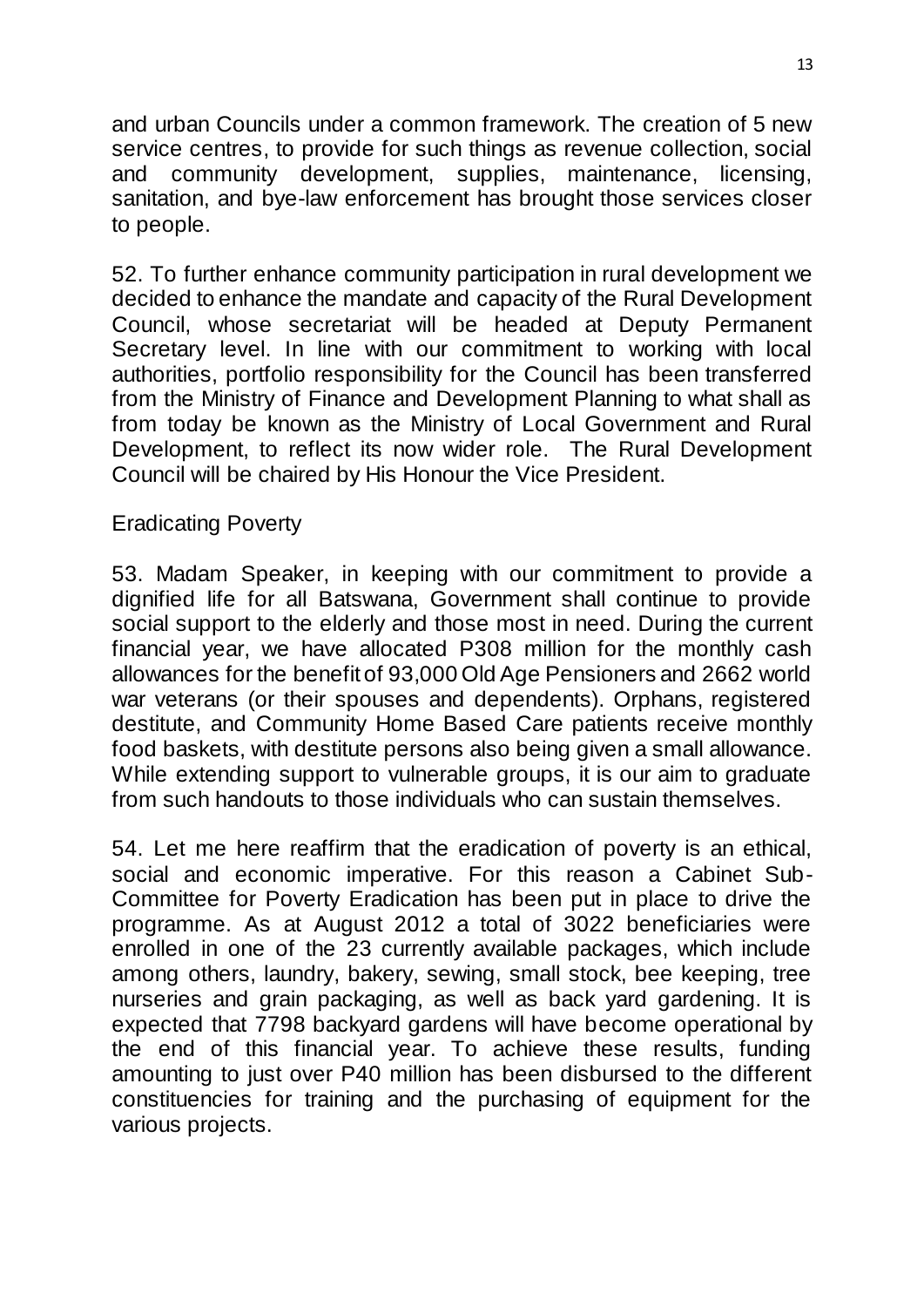55. We are also in the process of rolling out Poverty Eradication Training Workshops and Dipitso throughout the country. So far three of these workshops have been held - at Diphuduhudu, Shunou/Motshegaletau and just last week in Struizendam - that have together served some 3000 beneficiaries.

56. Madam Speaker, our country continues to make progress in addressing gender disparities, which is reflected in our international ratings in such areas as educational attainment and the number of women in technical, professional and executive positions. Notwithstanding such positive indicators we are well aware and concerned about the gender disparities that still exist across other sectors. In order to address these, Government has developed a number of interventions. These include, among others, the Women"s Economic Empowerment Programme where a total of P14.8 million has been disbursed to 1220 beneficiaries to start income generating projects. This support includes a special dispensation for People Living with Disabilities. We also continue to expose business women to market opportunities at Local, Regional and International levels. In support of this initiative, the national Women"s Exposition and Business Forum was held in June 2012.

57. Madam Speaker, P530 million was approved this financial year to provide temporary relief to the unemployed and poor through the Ipelegeng Programme, which also contributes to maintenance of public facilities, environmental clean ups and crime prevention. From April to September 2012, Ipelegeng has engaged a cumulative total of 289,595 beneficiaries (of whom 212079 were females and 77516 males). Ipelegeng"s monthly target was increased from 50,000 to 55,000 beneficiaries this year. Notwithstanding some naysayers, Ipelegeng"s sustenance initiative has been well received. In August 2012 we increased the daily provision for each beneficiary.

58. We have completed an independent review of Ipelegeng, which confirms that the programme is improving the lives of its beneficiaries. Key recommendations arising from the study include linking the programme with other poverty eradication initiatives, introducing flexible working hours to enable beneficiaries to utilise other forms of assistance and improving the procurement of materials for Ipelegeng projects.

59. Madam Speaker, the empowerment of Remote Area Communities is central in our efforts to build a more equitable society. In that regard, we have a 10 year Affirmative Action Framework to promote equity and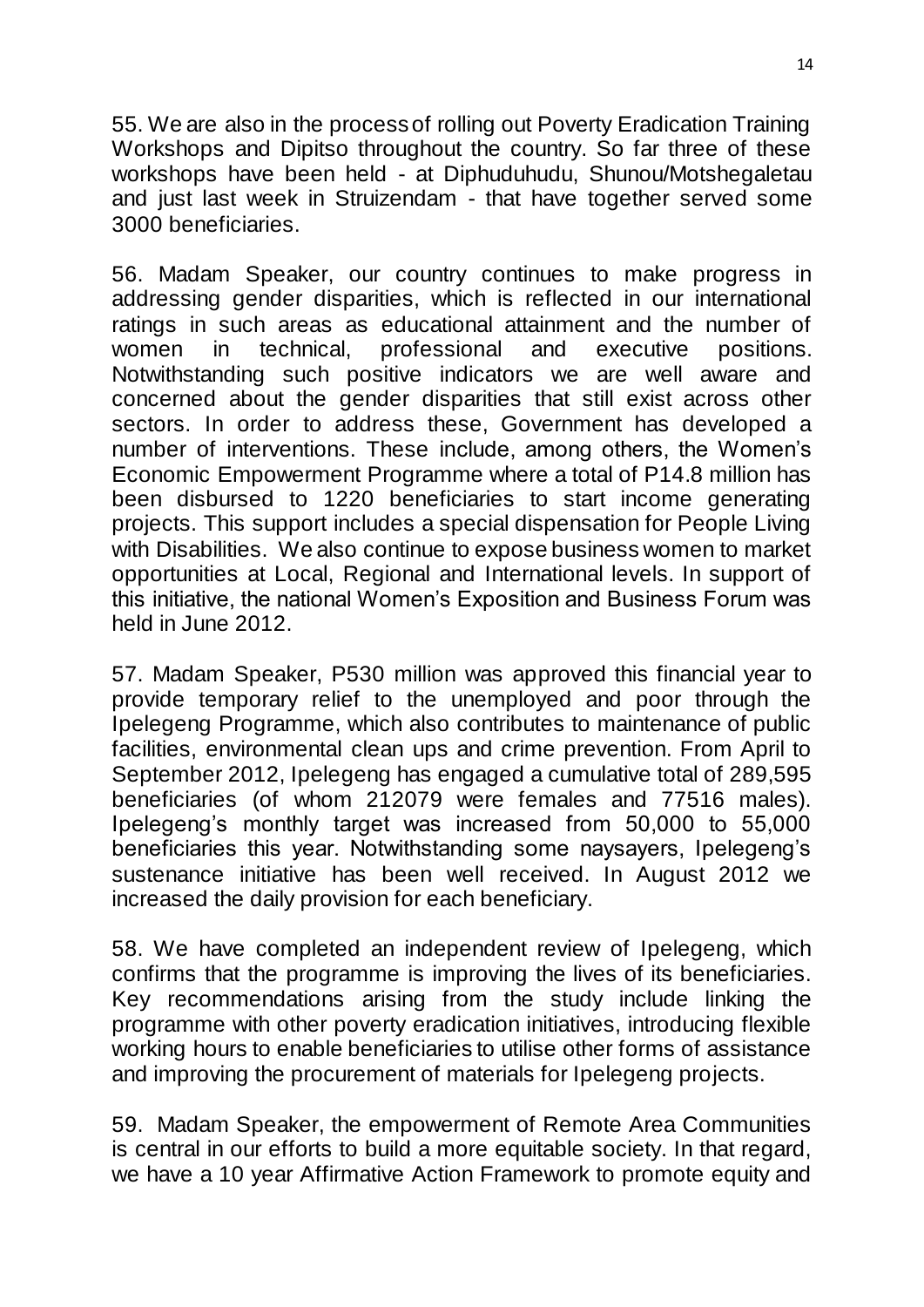inclusiveness, driven by a Coordinator at Permanent Secretary level and backed by an inter-ministerial committee. As part of the framework youth from these communities will continue to receive assistance and support to enable them to progress with their education and obtain employment. This has resulted in 242 Remote Area youth, along with a 143 other disadvantaged learners, getting a chance to further their education at tertiary level, while 650 are being assisted in finding jobs. A further 1612 Remote Area youth have benefited from out of school training.

60. We are also exploring additional affirmative action measures to assist in the mainstreaming of People Living with Disabilities. To advance this agenda we convened a Disability Pitso in August 2012 to come up with strategic initiatives to ensure that they become full participants in our drive for sustainable, diversified development. But, for such efforts to succeed they must be embraced by society as a whole, including the private sector. In this context, I am especially pleased to acknowledge Mr. Seabelo Tlhaselo"s recent announcement that his transport company would provide free services to people with disabilities along its routes.

#### **Housing**

61. Madam Speaker, it is impossible to live a truly dignified life in the absence of adequate shelter. For this reason ensuring that all of our citizens are properly housed is a national priority. During the current financial year P 20 million has been allocated for SHHA loans for 444 beneficiaries, while we are further monitoring 1403 ongoing and 1203 recently completed projects. New SHHA turnkey projects targeting 1000 beneficiaries have been allocated an additional P60 million. This is on top of 1060 ongoing projects. We have also financed projects under the Housing Scheme for Poverty Eradication. In addition to income generation through the commercial production of bricks, this programme has assisted beneficiaries to own homes.

62. In a further effort to provide shelter for the needy, 651 Destitute houses are being built this financial year. Out of this number 222 are for Remote Area settlements. To complement our efforts to assist the needy, we continue to encourage private sector contributions through the Presidential Housing Appeal. So far over 500 houses have been pledged, of which 140 have been built and 60 are currently under construction. Here I wish to thank the many organizations and individuals who have so far come forward to assist in this noble effort.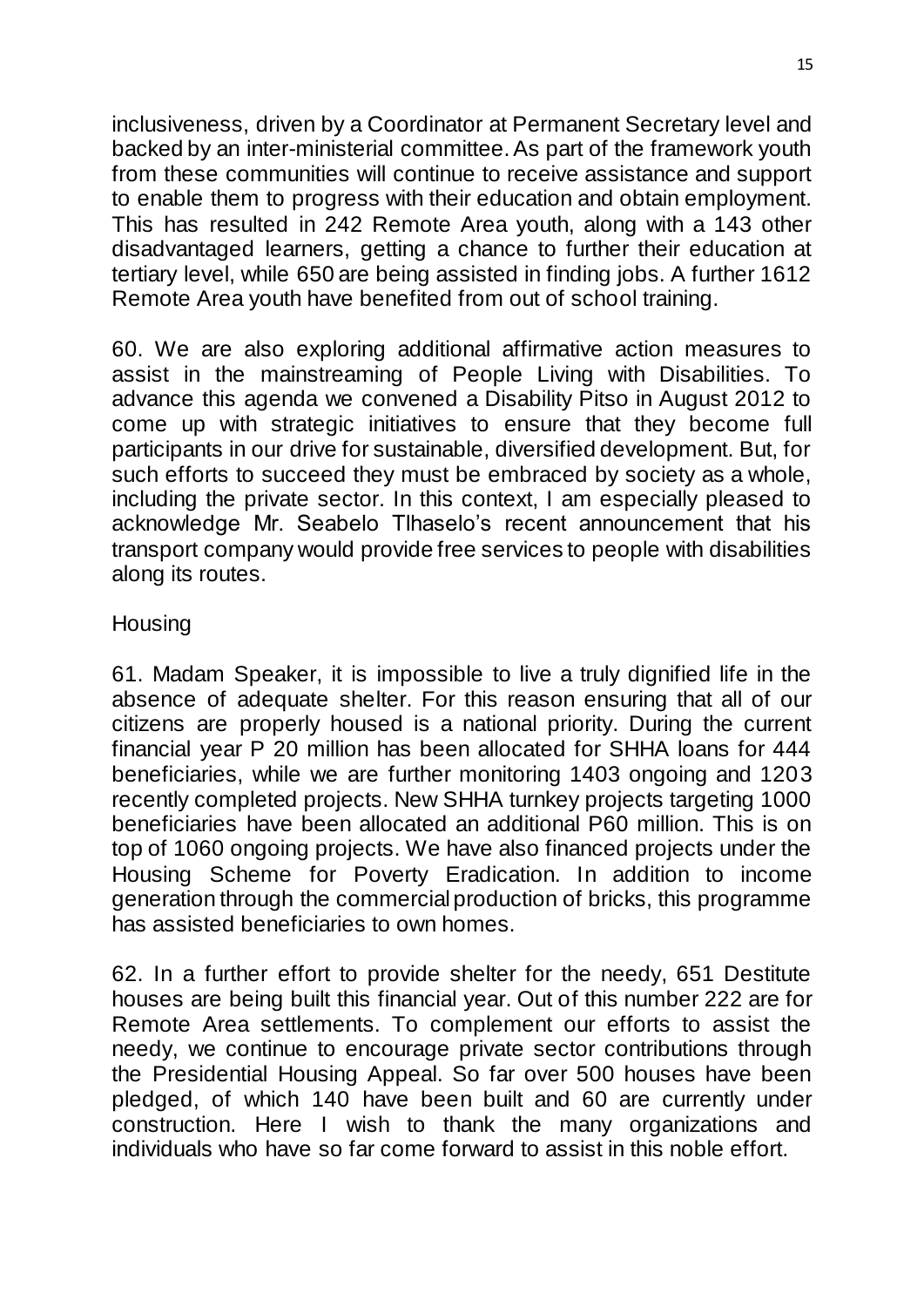63. Government is also mindful of the need to ensure decent housing for public officers, more especially those posted in remote and rural areas where there are shortages. While our ability to fully meet this challenge has been constrained by the economic downturn, we are now finalising proposals that would encourage private citizens to provide such shelter with the support of Government quaranteed loans, the details of which will be communicated in the near future.

64. As the Single Housing Authority (SiHA) the Botswana Housing Corporation has been mandated to ensure the coordination of all housing delivery initiatives. This will not affect their affordability as the ceiling for SHHA Loans and Turnkey programmes remains P45 thousand and P60 thousand respectively.

65. A total of 48073 plots, out of a target of 50804 for 2011/12, have been allocated throughout the country for various uses. Our ability to allocate land to Batswana in an equitable manner is, however, undermined by those who unlawfully occupy plots. Illegal land allocations, moreover, complicates not only the servicing of plots but the overall provision of infrastructure in a planned manner. This administration, like those before us, therefore cannot and shall not tolerate the self allocation of land or squatting.

66. Moving forward, a Bill to revise the Town and Country Planning Act to decentralise town planning functions to the Districts will be introduced before the current sitting of Parliament. This is expected to reduce delays in the processing of planning applications. We are also finalising the revision of the Development Control Code.

#### Education &Youth

67. Our nation faces no greater task than that of empowering our youth to achieve their aspirations for a productive and meaningful life. Census findings reveal that some 39% of Batswana are aged between 15 and 35. Yet, notwithstanding the fact that this age cohort is better educated than any generation before them, or that many of them also possess additional life skills and talents, such as relatively high levels of ICT literacy, as a group they are struggling. Having come of age in an especially challenging time, our youth deserve our special support. The nation"s present opportunities as well as future prospects are at stake. With their energy and innovative capacity our youth are a solid asset, who need to be enabled if we are to be a more prosperous and productive nation.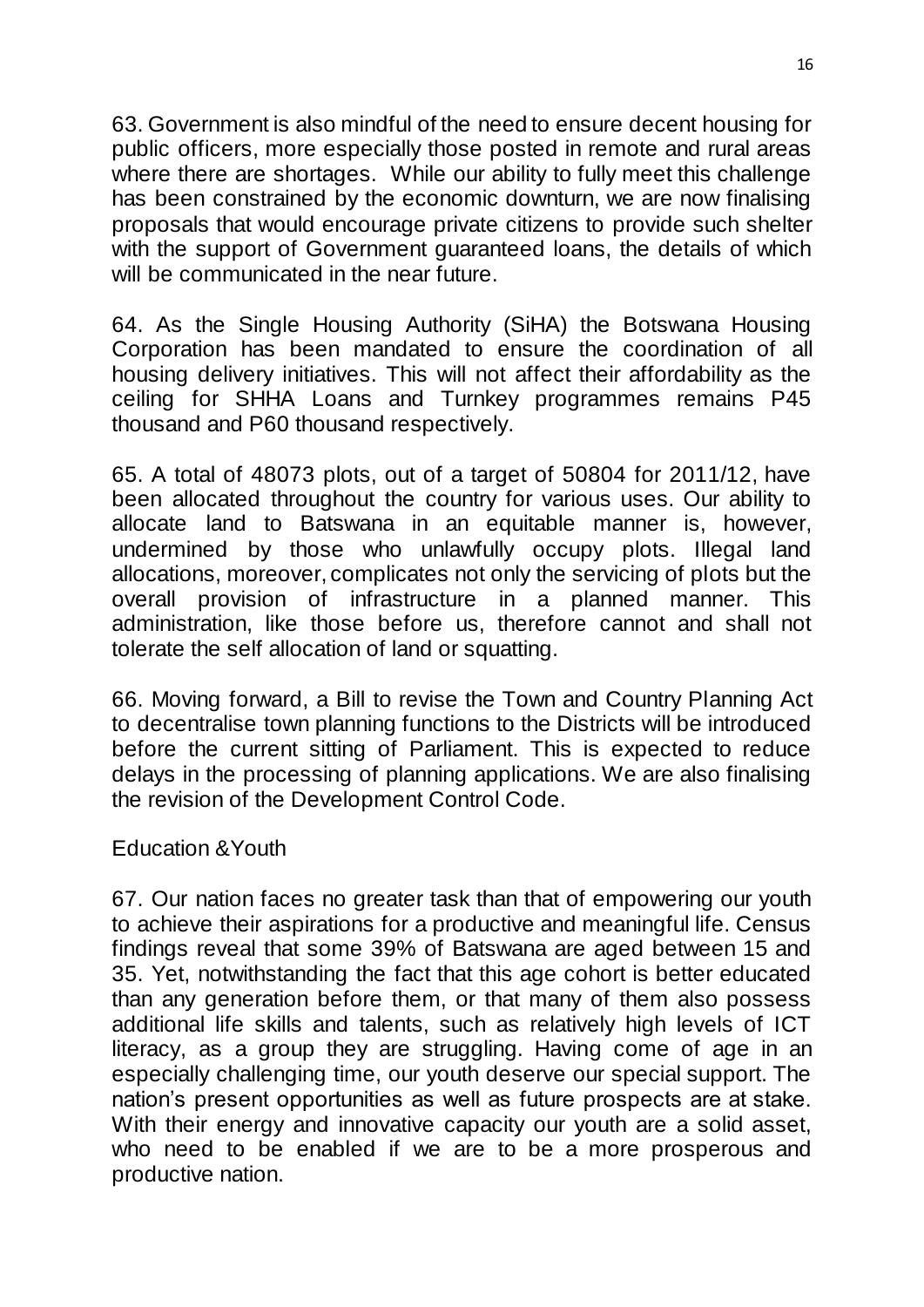68. It is for this reason that my administration has introduced and sustained a wide range of initiatives to give our youth a head start, including our continued investment in education and vocational training through our aggressive Skilling the Nation programme. The largest component of this programme is our "Back to School" initiative which is intended to run for the next three years targeting the estimated 50,000 young people that are out of school and unemployed. To date, 1320 young people have been re-absorbed into the school system. A further 9,118 students have been enrolled into tertiary institutions to upgrade their qualifications. It is anticipated that 2013 and 2014 intakes will average 20000.

69. Government has also commenced to incubate youth owned construction companies through mentoring as well as preferential procurement. A construction youth empowerment reservation programme is in place for 15% of government maintenance works, which since its inception has awarded P65.4 million to youth owned construction companies, which includes projects worth P16.6 million from April to August of this year. Where there have been competency constraints, these are being addressed through additional training.

70. There have also been encouraging instances in which local authorities and the private sector have also engaged youth owned construction companies. For example between them the Kgatleng and Southern District Councils, BHC and Barclays have together awarded contracts with a combined value of nearly P9.5 million. I wish to thank them and others for thus contributing to the capacity building of our youth.

71. From its inception the National Internship Programme has catered to 6708 graduates in both public and private institutions, 2090 of whom have since been offered permanent jobs. As of June 2012 the programme"s enrolment stood at 2855 interns. While the private sector has taken in some interns, its uptake has so far been modest. I am also concerned about reports that many interns are refusing to take up duties in rural areas, which is shameful. Such matters will be addressed by the National Internship Policy, which is being developed.

72. Another initiative that we are in the process of implementing is the Youth Empowerment Scheme or YES, which takes an integrated approach in assisting unemployed young people to gain skills and certified experience. At its inception some 30 thousand young people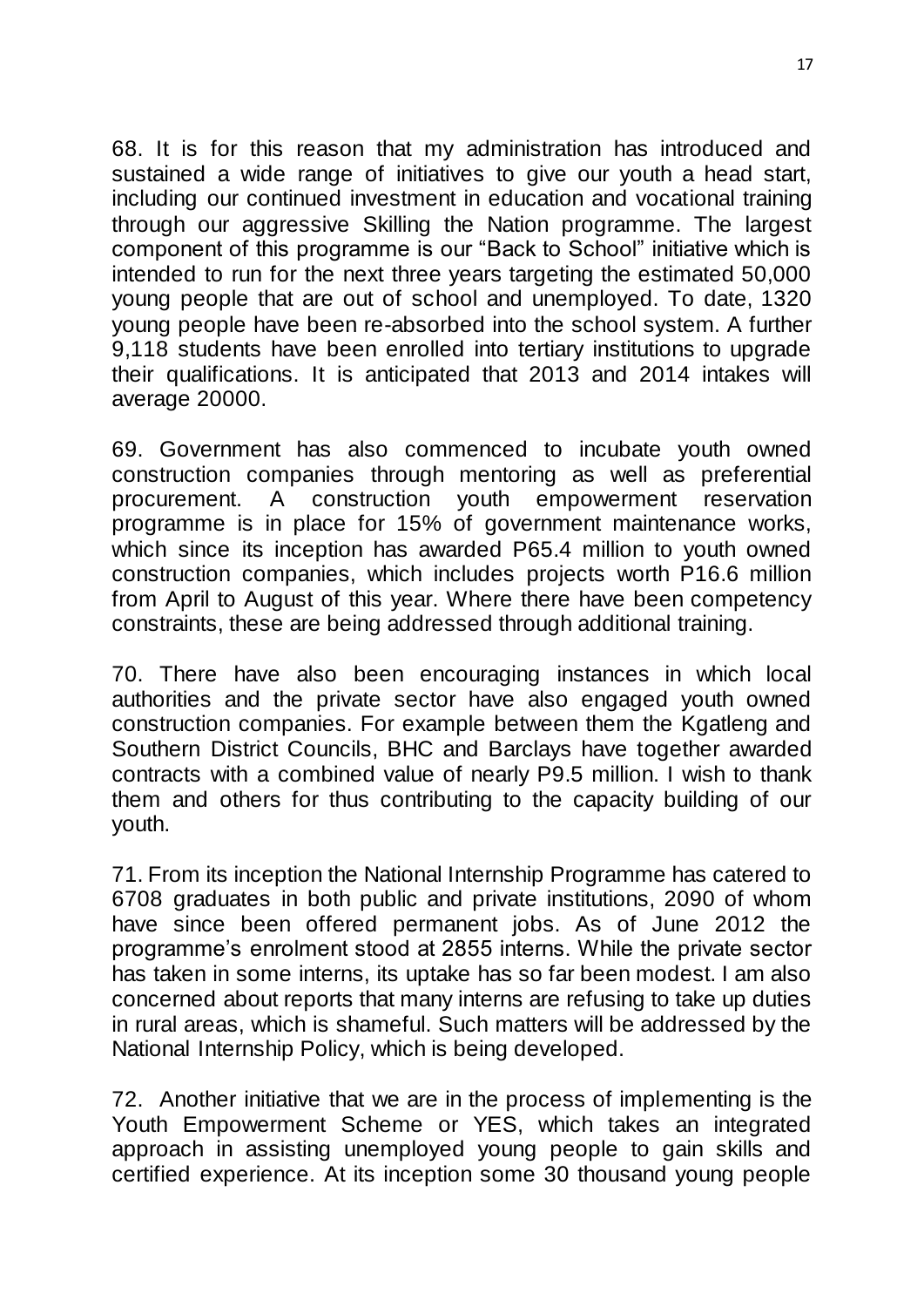applied to be enrolled in YES, of whom 985 have so far successfully participated in our first two Boot Camps, with another two scheduled to be held before the end of the current financial year. YES Boot Camp participants are more likely to succeed in businesses as a result the mentorship and skills that have been imparted to them. YES has been designed to interface with other support initiatives, while instilling positive social values.

73. The Youth Development Fund has, since 2009, financed a total of 2276 projects at a total cost of P 202 million, in the process creating 3604 jobs, while further providing business skills training to 807.

74. While Government"s commitment to building a better future by investing in our youth is perhaps best reflected in our devotion of substantial resources to their education, training and overall skills development, both in and outside of the classroom; we recognise that our education system must be adapted to meet evolving social and economic demands. Among other things this calls for a review of syllabi and an improved teaching environment. So far we have resolved only some of the issues that concern teachers, but remain committed to finding solutions to those issues that are outstanding, subject to budget constraints.

75. To enhance the provision of technical education, we are developing vocational education programmes to make them equivalent to our senior secondary education, as an option for students with Junior Certificate. In this respect we are finalising a Botswana Qualifications Authority Bill, which will ensure comparability of our academic and vocational stream qualifications.

76. It is our further intention to have certain schools specialise in specific subjects such as performing arts, physical education, fashion and fabrics and design and technology.

77. Achieving higher quality education also calls for partnership with parents, the private sector and communities. A National Parents Teachers Association has been formed. Retired teachers in various communities are also volunteering to be part of our Education Mentors group. Our Adopt a School initiative has also been well received. To date 68 companies and individuals have adopted a school. Besides assisting Government, such support is in keeping with our tradition that the upbringing of any child is a whole community responsibility.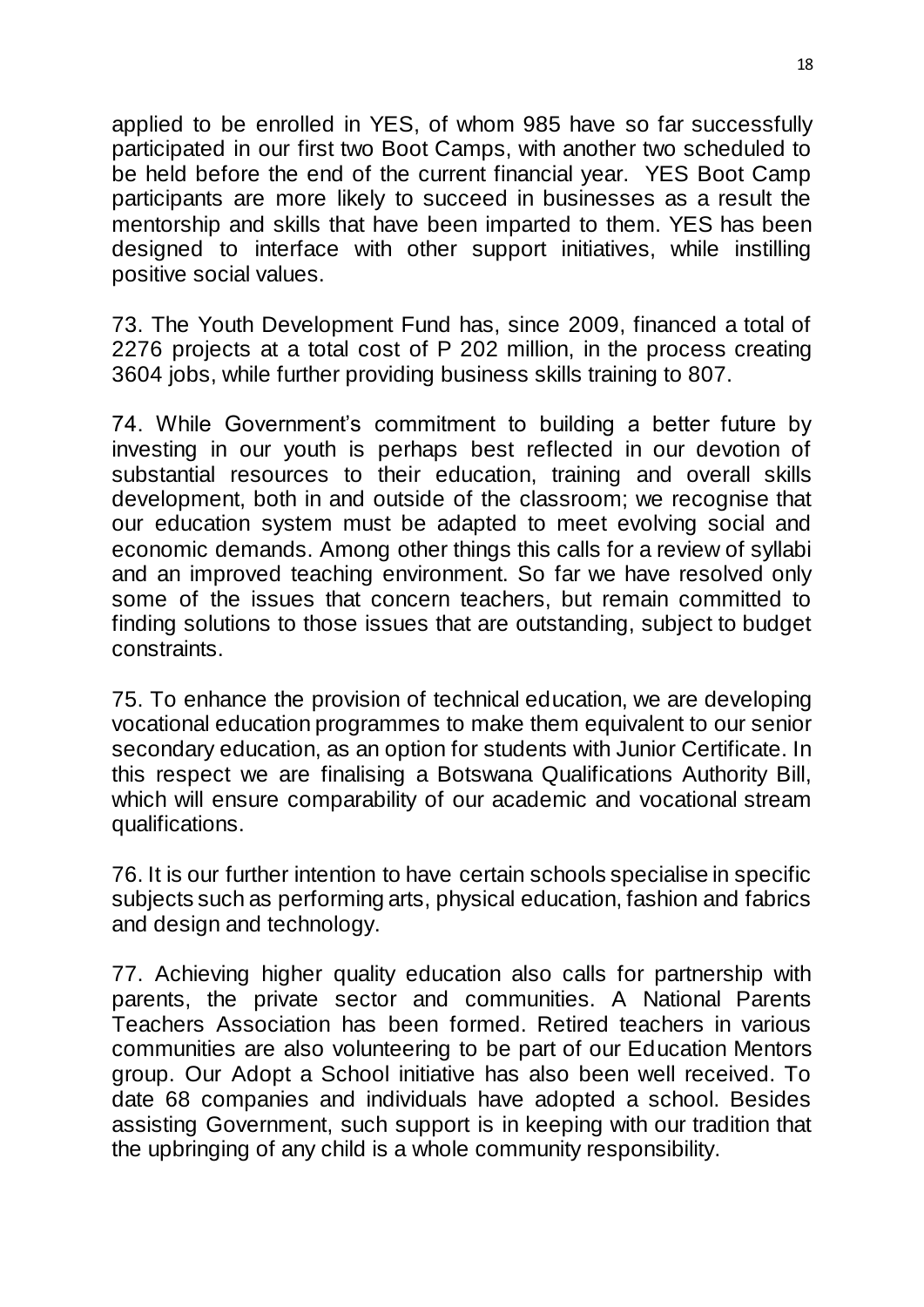78. Notwithstanding the need for improvement, I am pleased that our public schools are producing students that are doing us proud in top universities around the world through our Top Achievers Programme. I am also pleased to note that one of our students, Elijah Tsheko of Nata Senior Secondary School received a prize for the 2012 SADC Essay Competition. We congratulate him and his teachers for a job well done.

# **Agriculture**

79. Madam Speaker, let me now turn to specific economic sectors beginning with Agriculture. We are finalising the review of the National Policy on Agriculture Development, which is intended to improve food security through diversification into non-traditional products, while promoting greater productivity and environmental sustainability. The Policy further provides for the mainstreaming of disadvantaged groups. To further increase output, we have already embarked on an exercise to match ecological zones to appropriate agricultural commodities for better results.

80. The Livestock sub-sector, particularly beef, continues to contribute significantly to our GDP. Weaner production is gaining momentum as evidenced by an increased number of weaners available for slaughter at the Botswana Meat Commission. For example, 10039 weaners were slaughtered by BMC during the first quarter of 2012 compared to 6821 slaughtered during the same period in 2011, an increase of 47%. An assessment and registration of feedlots, farms and communal holdings for EU compliance continues. Currently, 16 Feedlots and 164 Farms have been registered as EU compliant entities.

81. Our livestock development continues to be hampered by the outbreak of the animal diseases and drought. This year the country experienced another outbreak of Foot and Mouth Disease (FMD) in Ngamiland District, starting with a crush near the buffalo fence and later reported in the Kareng Extension Area threatening the Ghanzi District. In the North East the disease was successfully eradicated and only wildlife, pigs, goats and sheep are left in the containment zone. The disease is also under control in the Bobirwa-Mmadinare area, allowing us to look for markets for cattle from the region. Restocking in the zone will be carried out after the drought subsides. The Botswana-Zimbabwe MoU for Joint Cooperation to control FMD has been expanded to include the export of live cattle from Ngamiland, the Northeast and Bobirwa-Mmadinare for slaughter in Zimbabwe. To date, a total of 6200 live cattle have been exported to Zimbabwe.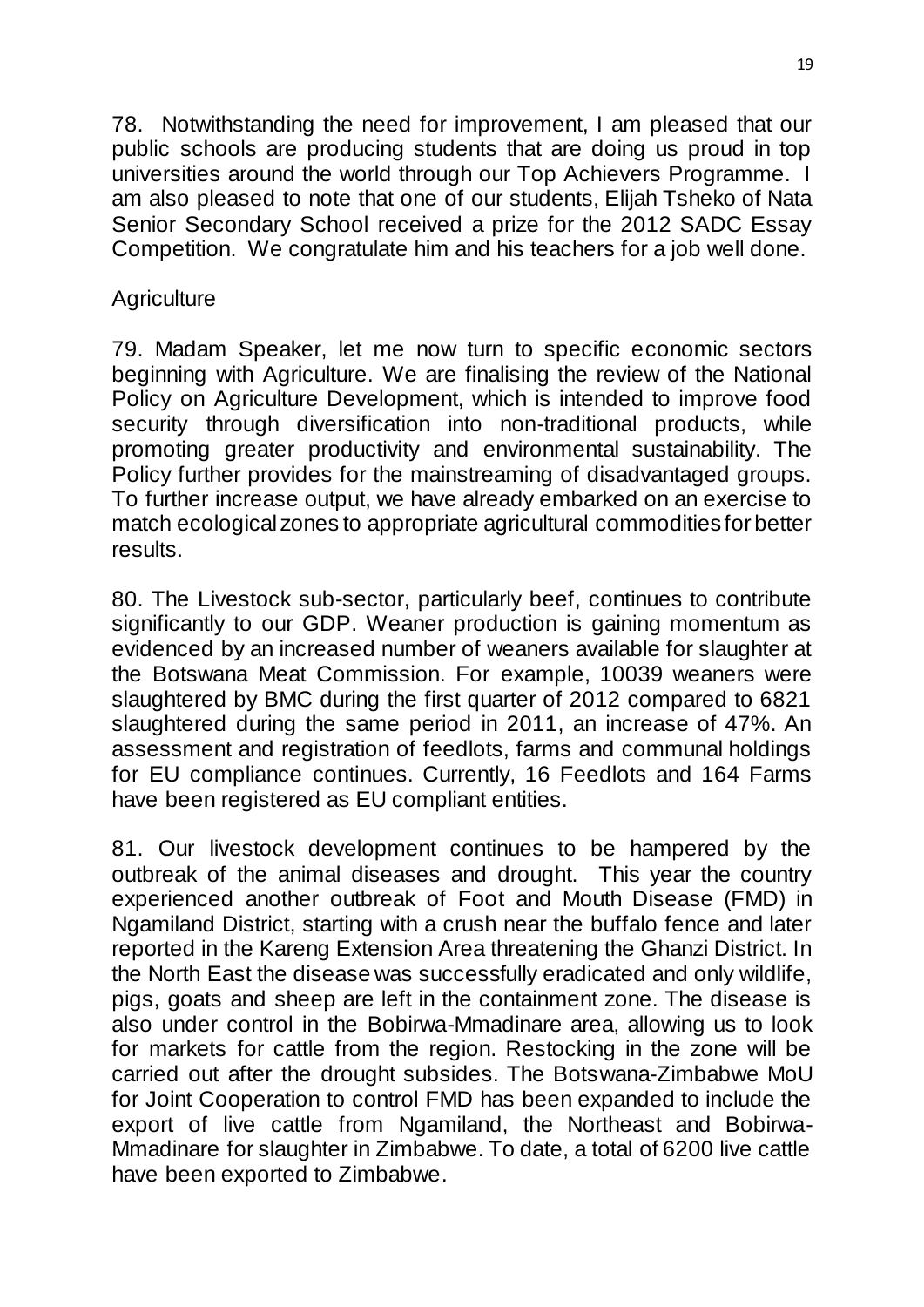82. A further challenge has been financial and administrative difficulties at the Botswana Meat Commission (BMC), which of course operates as a parastatal under its own Board of Directors. The inability of the Commission to access international markets due to its being delisted, along with the closure of its abattoirs for extended periods due to the outbreak of foot and mouth disease, resulted in a situation whereby the BMC could not honour its payments to farmers. From preliminary investigations by the Minister of Agriculture it also became apparent that the Commission had internal challenges. Under such circumstance, and at the Minister"s recommendation, Government as a matter of urgency found it necessary to step in and assist the BMC in returning to normalcy under new leadership. The Commission was therefore given a loan, while an independent team was set up to look into any deficiencies in its operations, so as to suggest the ways and means to return it to sustained profitability.

83. As if these challenges were not enough, the country has also been experiencing what is so far a partial drought. Government has therefore offered a 25% subsidy on selected animal feeds and vaccines to help farmers minimise its impact.

84. Further efforts are underway to explore private partnerships in the multiplication of the Musi breed to improve the genetic potential of the national herd. We are also facilitating the formation of Cattle Breeding Societies, as provided for by Livestock Improvement Act, which will assist in the identification of animals of high genetic merit.

85. The Livestock Management and Infrastructure Development or LIMID programme has shown positive results. So far 32,572 sheep and goats and 11,940 Tswana chickens have been distributed to a total of 3064 beneficiaries since September 2010, many of whom are young people from disadvantaged backgrounds. But, the programme still has challenges such as shortage of small-stock to supply its beneficiaries and inadequate slaughter facilities. Government Farms will, therefore, be utilized to augment the breeding and supply of small-stock, while the Jwaneng Municipal Abattoir will be upgraded.

86. The dairy industry also continues to face challenges such as high import costs and poor management. Consequently, we import more than 80% of the national demand for fresh milk and most processed dairy products. Government has therefore put measures in place to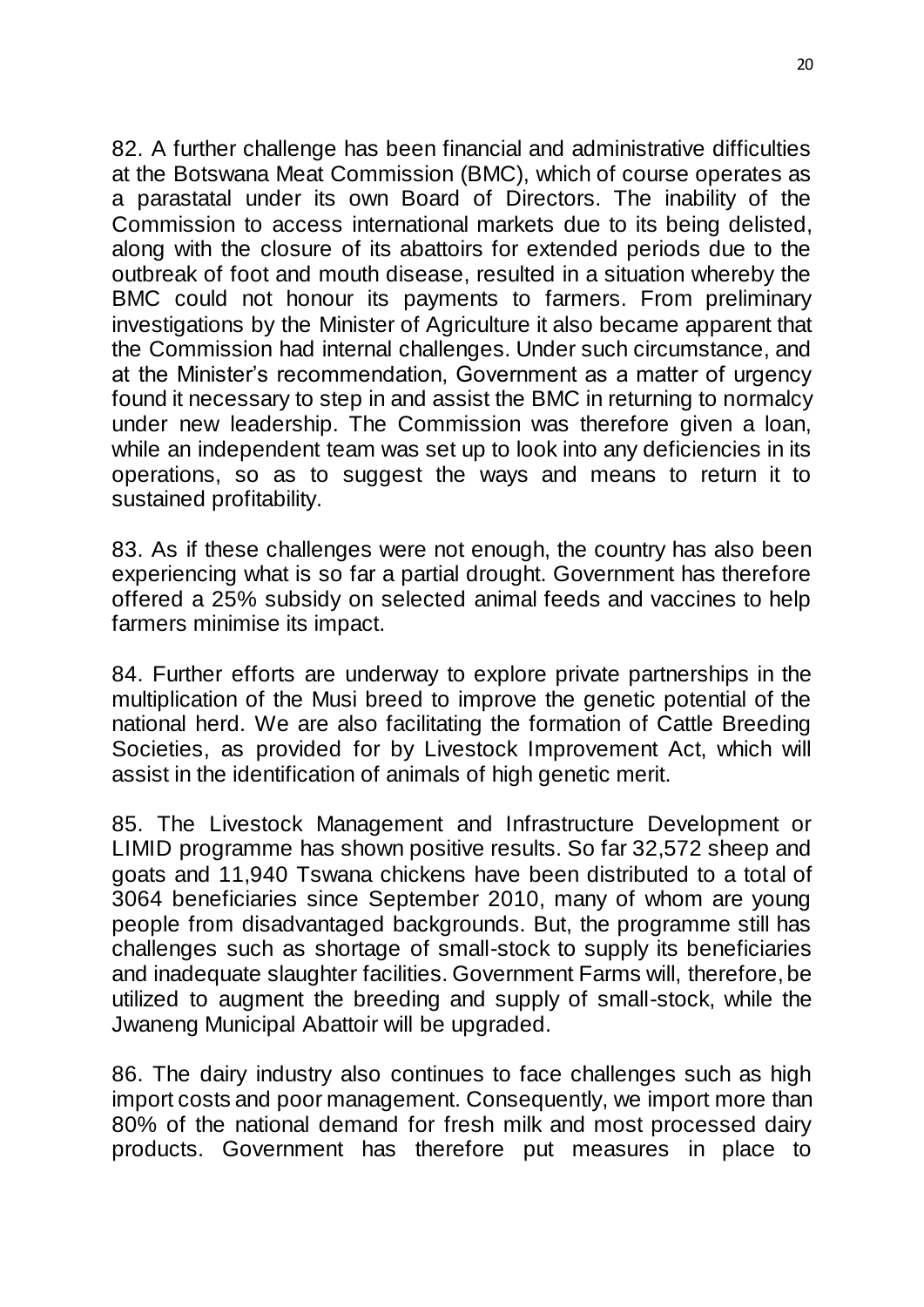resuscitate the industry, including the development of a Dairy Strategic Plan.

87. With the support of the ISPAAD programme, the area planted during the 2011/12 cropping season was 341,000 hectares by 105,000 farmers. So far, just over 73 thousand metric-tons of produce has been recorded, out of which some 42.5 thousand metric-tons is cereals. Collection of production figures from farmers is still on-going and the yield figures are expected to increase. During this year"s harvest season P 3.7 million was spent in purchasing produce from 2099 local farmers in order to supplement the daily ration of primary school pupils.

88. Out of a total of 49 horticultural projects approved under ISPAAD, 23 projects are under production with a total yield of 1027 metric-tons from an area of 109 hectares. The total produce for horticulture stands at 15900 metric-tons against a target of 23200 metric-tons. Climatic conditions such as low and unevenly distributed rainfall coupled with high temperatures and in some instances poor management have negatively affected production. Notwithstanding these challenges, there has been improvement in both farm productivity and produce quality, especially in the Tuli Block.

89. Government continues to control crop pests such as Quelea birds, and Fruit Fly. Out of the 73 Quelea colonies identified this season, 60 were controlled. Monitoring mechanisms for fruit fly infestation are in place at Pandamatenga and Tuli Block. There is also a restriction of movement of fruits out of the Chobe area.

#### **Minerals**

90. Madam Speaker, as already mentioned, the global economic slowdown is having a continued negative impact on minerals, which otherwise remain both a principal source of revenue and a primary sector for growth and diversification. During 2012 diamond sales forecast for end of the year is expected to reduce significantly. Carats sales and revenue are forecast to reduce by 13% and 19% respectively. This is mainly due to sluggish diamond markets. As a result the Lerala mine, which had restarted production in February 2012, is now regrettably back on care and maintenance, as is Monak Venture"s BK 11 Mine.

91. Nickel and copper prices also declined considerably during 2012 when compared to 2011. As at end of September 2012 the average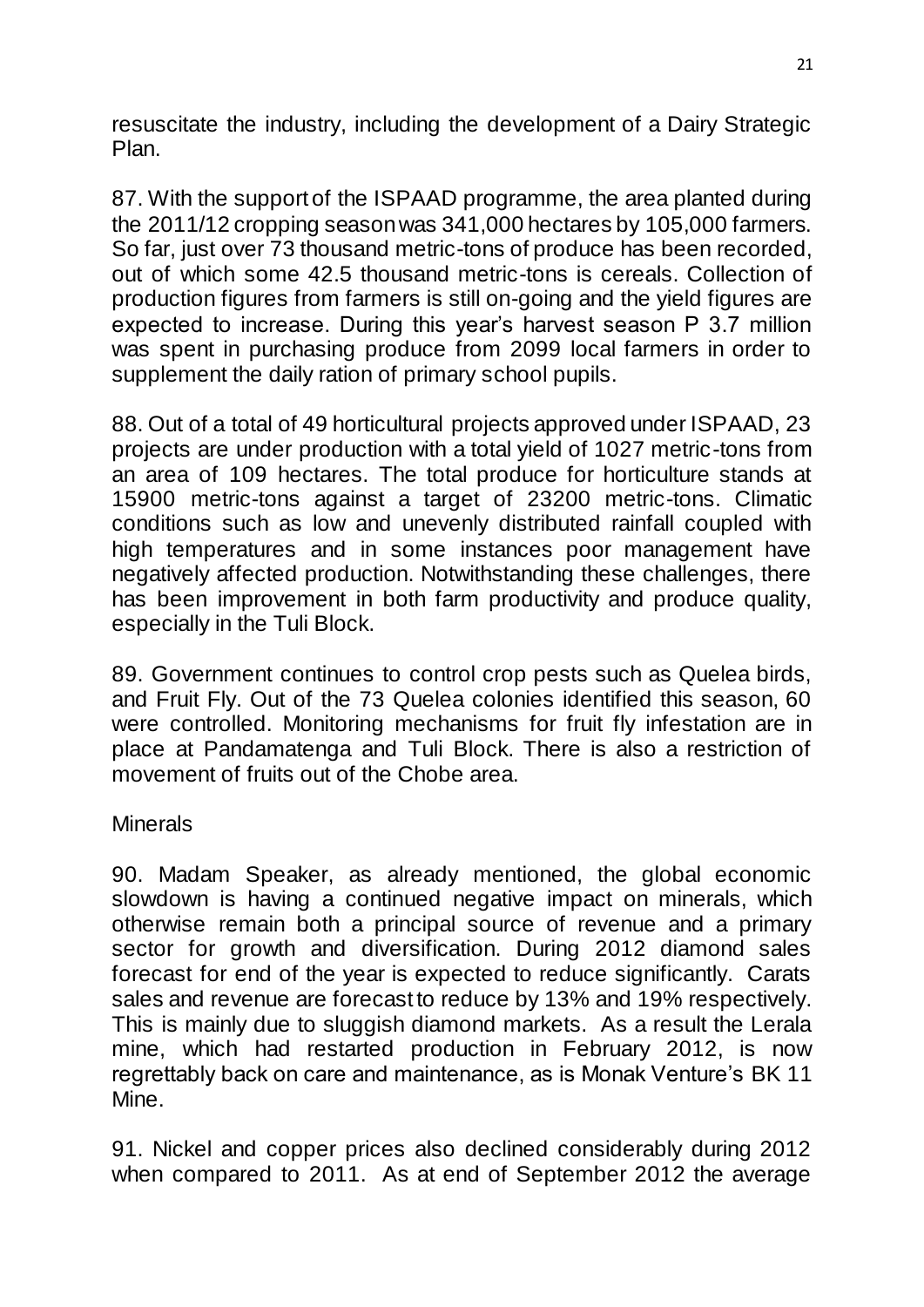price for nickel was 22% lower than the average price for the whole of 2011, while the average copper price was 9% lower than the average price for the whole of 2011.

92. Government's mineral investment promotion initiatives are yielding results as evidenced by the recent commencement of production by two new mines - Karowe diamond mine and Boseto copper and silver mine. Another mine, Ghaghoo diamond mine, is under development, and is expected to start production in 2013. Given the number of prospecting projects that are at an advanced stage the outlook for further mine development is encouraging.

93. The migration of all DTC International sales from London to Gaborone is on schedule for December 2013. DTC International has invested over P170 million in upgrading the DTC Botswana building to accommodate its aggregation and expanded sales activities. The first major milestone towards full migration was achieved in July 2012 when diamonds from De Beers" operations were aggregated in Gaborone for the first time. In order to fully exploit the opportunities associated with this migration, the private sector has been encouraged to become part of the project.

94. In February 2012, Government established the Okavango Diamond Company to buy and sell up to 15% of Debswana"s production in accordance with the New Sales Agreement. The company has recently appointed a Chief Executive Officer who, together with the Board, are preparing for the company to commence its buying and selling operations during the second quarter of 2013.

95. The moratorium that was imposed in 2008 on the issuance of diamond cutting and polishing licences has been lifted, resulting in five additional companies being issued with licences this year. In 2011 DTC Botswana sold just over US\$ 600 million [about P 4.739 billion] worth of diamonds to the local industry. For the first six months of 2012 DTC Botswana sold carats worth US\$ 373.84 million [P2.953 billion]. Our medium term annual target is for US\$ 800 million [P6.320 billion] to be sold locally. In addition, Firestone Diamonds has conducted six tenders and Boteti Mining two tenders for the local sale of diamonds from their mines during the first quarter of 2012/13 financial year.

96. With respect to other minerals, Government approved the amendment of Mines and Minerals Act to amongst others improve Botswana"s mineral legislation competitiveness by ensuring that mineral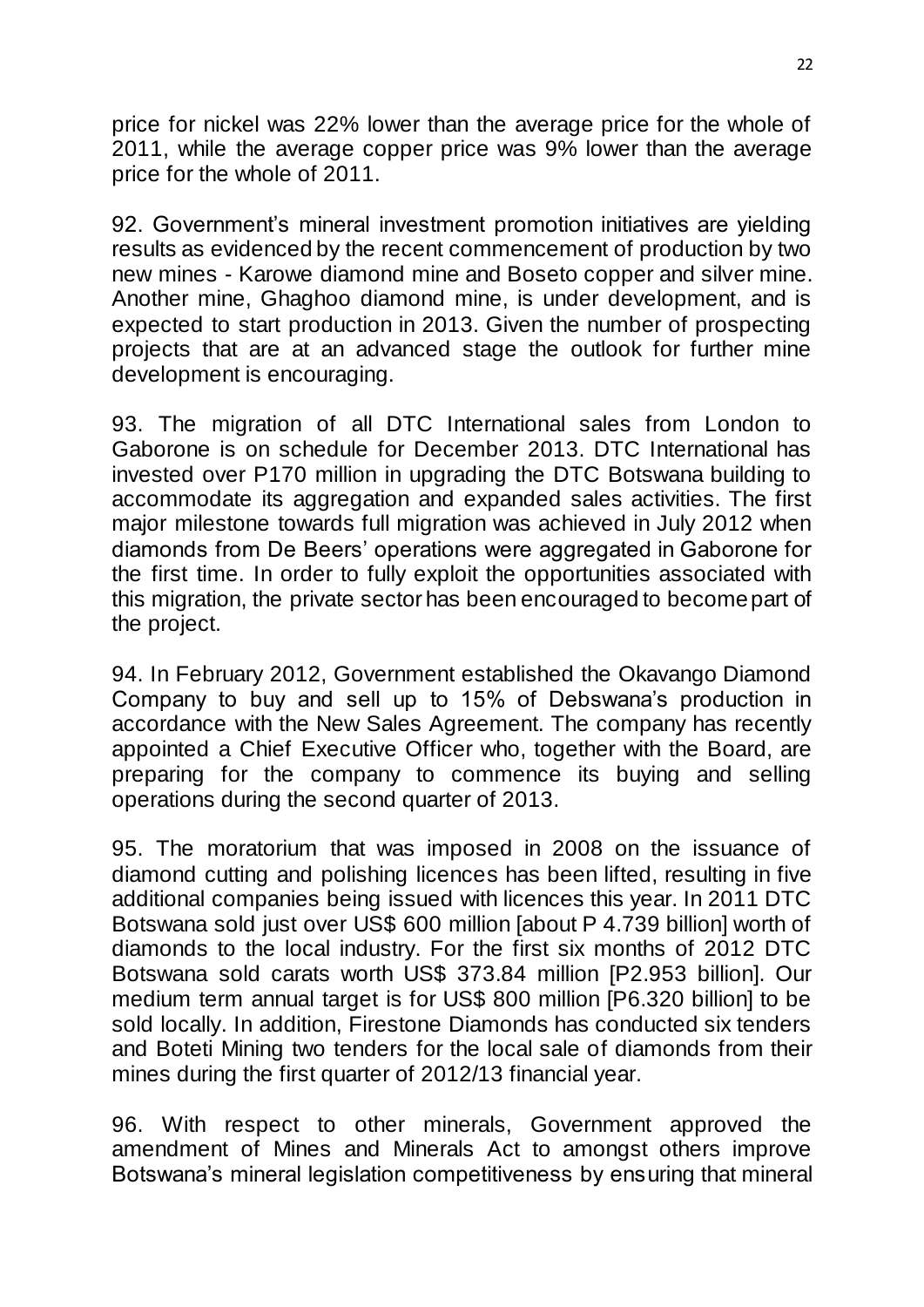rights are granted through competitive process in an effort to reduce speculation and facilitate early access of prospecting areas by genuine investors, who are resourced to exploit the resources in a timely, efficient and economically beneficial manner.

97. In January 2012 Government approved the establishment of a Coal Development Unit to coordinate the monetisation of Botswana"s coal resources, while in March 2012 Government further approved the establishment of a mineral investment company, wholly owned by Government, to manage Government investments in the minerals sector. The establishment of the two entities is currently ongoing.

### Energy

98. Madam Speaker, we are on the verge of emerging from an especially challenging period in terms of our energy supplies. In this respect I must thank consumers for both their forbearance and sacrifice in conserving limited supplies. This has allowed us to progress towards our goal of enhancing the social and economic wellbeing of all Batswana through increased access to reliable and affordable energy services.

99. The 600MW Morupule B Power plant is still under construction. Three units are undergoing various tests before being permanently connected to the BPC system while the fourth unit is still being constructed. While the original schedule was for all the four units to be fully operational by end of this year there have been significant delays such that only three units are now expected to be fully operational by the end of the year and the fourth one is expected to be fully operational during the first half of 2013. To address current power shortfalls, Government continues to meet the operational costs of the two emergency power plants at Matshelagabedi and Orapa, which have a combined output of 160 MW. Government's medium term goal is to ensure that the country meets its power requirements from internal sources of generation. In this regard, plans are at an advanced stage to develop new sources of coal fired power stations with a total installed capacity of 600 MW before the end of the decade.

100. We are also extending the national electricity grid with the target of achieving 80% access by 2016. Twenty-eight villages have been selected for electrification during the 2012/2013 financial year at an estimated cost of P93 million. Increased access has been facilitated by the National Electricity Standard Connection Cost of P5000 and the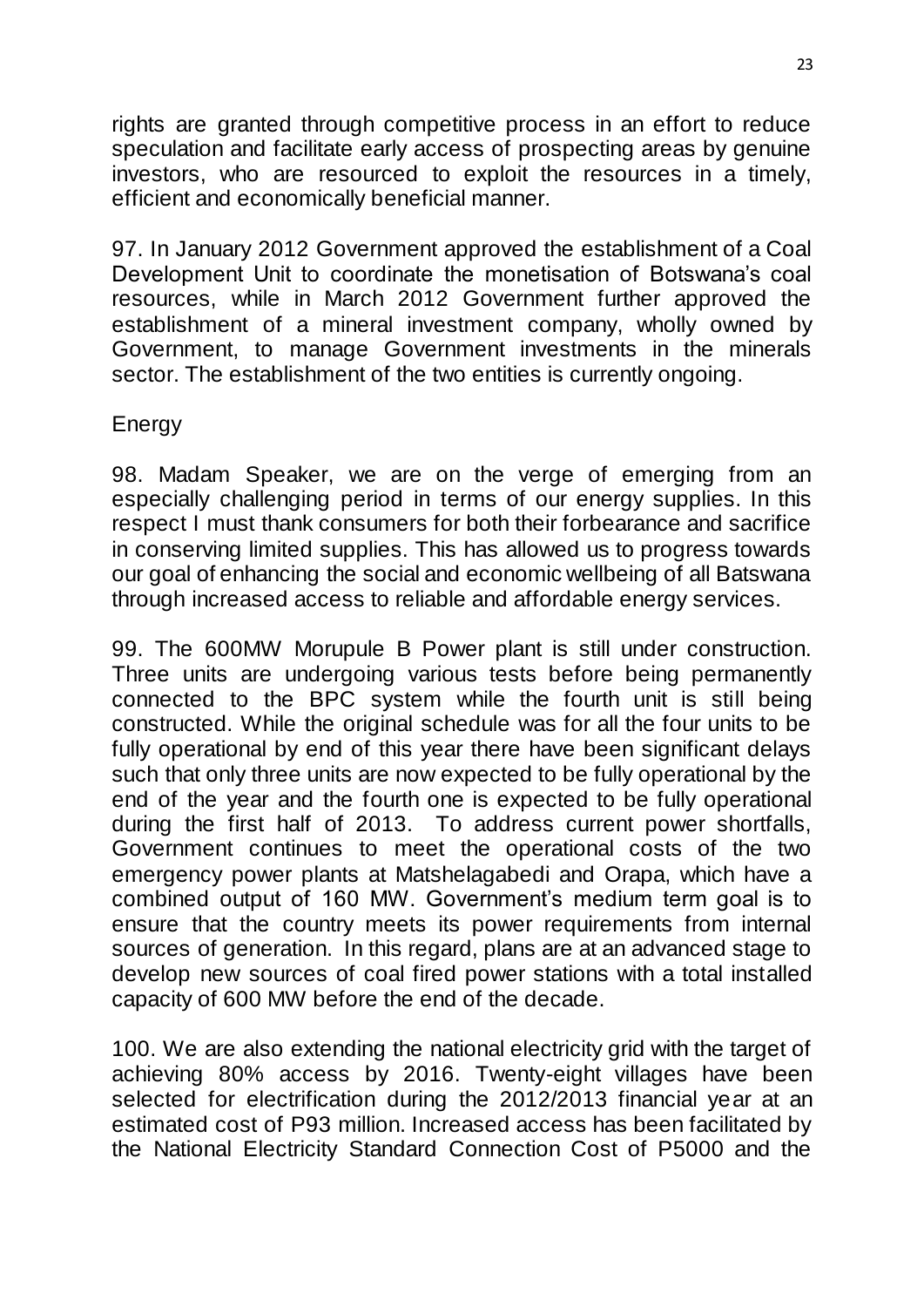National Electrification Fund, enabling an additional 16,888 households to connect to the national grid as of July 2012.

101. Given long-term concern about Green House Gas Emissions, Government is developing a low carbon energy portfolio, through the facilitation of renewable energy technologies. A 1.3 MW Photovoltaic power station, funded through a Japanese grant of about P90 million, was commissioned in August 2012. It is envisaged that Photovoltaic stations will be introduced elsewhere. On a smaller scale, the uptake of solar home systems and efficient wood stoves continues to be promoted by BPC Lesedi. A renewable energy feed in tariff that obligates Botswana Power Corporation, to purchase electricity produced from renewable energy sources at cost-reflective prices, was also approved in June 2012, to be implemented next year.

102. The petroleum sector has ensured that the country has sufficient supplies through the use of alternative routes and increased regional cooperation. A Special Purpose Vehicle to establish a National Oil Company, Botswana Oil (Pty) Ltd, has been approved, whose mandate is to ensure security of fuel supplies, citizen economic empowerment in the petroleum sector and managing government strategic petroleum stocks. Preparatory work in the construction of the 149 million litre strategic storage facility at Tshele Hills is ongoing. To increase the share of bio-fuels in the total energy, with Japanese support, we have initiated a five years research project which started this year on production of biodiesel from Jatropha crop.

#### **Water**

103. Madam Speaker, water is a precious public resource that must be managed with care. It is for this reason that a National Water Policy will be presented during this session as a long-term framework to balance the varying public needs. Meanwhile, our Water Sector Reforms are on schedule to be completed next year. So far 454 out of 540 villages have been taken over. As at the end of October 2012, 342 villages have migrated to the WUC billing system, making it possible for the costumers to pay their bills anywhere where the billing system is connected. In addition, 23 customer service points have been opened. To further facilitate payments, WUC and Botswana Post have signed an agreement to enable 47 post offices across the country to also receive WUC customer payments. This should go a long way in overcoming the existing bottlenecks that too often frustrate payments by customers.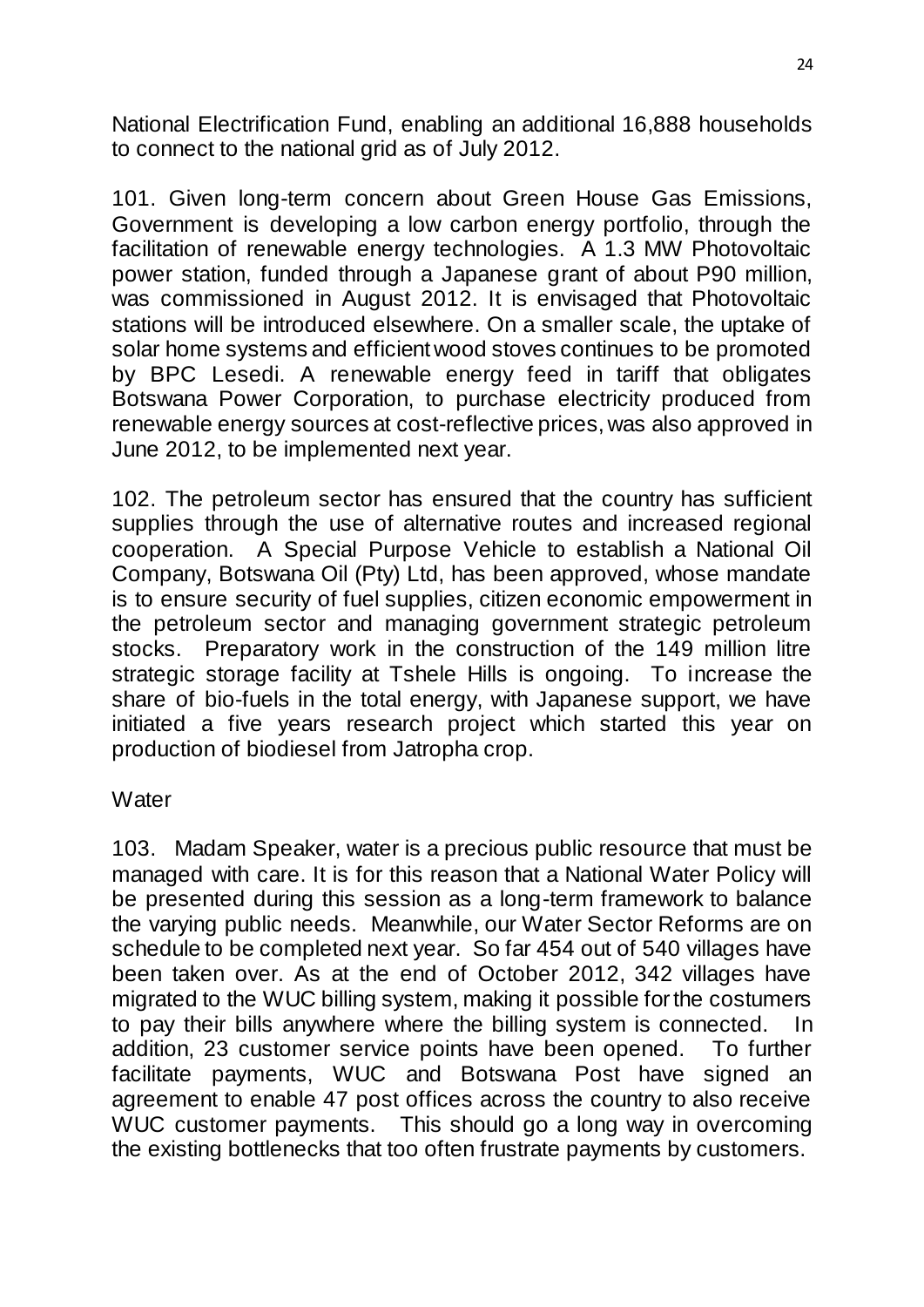104. Besides payment bottlenecks, aggravated by incompatible billing systems, additional challenges faced during the takeover have included the need to restore or replace infrastructure, inadequate water resources, and incorrect and incomplete customer data. In response, Government availed P362 million for emergency interventions, most of which will be completed during 2013.

105. We are further progressing the construction of strategic infrastructure such as dams and well fields, as well as pipelines and water supply distribution networks including treatment facilities. Both Dikgatlhong and Lotsane Dams were completed on schedule at a total cost of P2.1 billion in February 2012 and March 2012 respectively. Construction of 75 kilometres pipeline from Dikgatlong Dam to Moralane is ongoing with 35 kilometres already constructed and the pipeline is expected to be completed in October 2013. The pipeline connecting Lotsane Dam to 22 villages in the Tswapong North Area is ongoing and is expected to be completed by the end of this financial year. Construction of the P543 million Thune dam is expected to be completed in April 2013. Besides serving the general public, the three dams will provide water for power generation, mining, irrigation and other commercial activities.

106. Construction to connect Molepolole, Thamaga, Moshupa and Kanye villages to the North South Carrier will begin before the end of the financial year, while the Goodhope Water Supply Phase 1 connection from Lobatse has already commenced and is expected to be completed in December 2013.

107. In order to address the water shortage in areas where surface water is not readily available, Government continues to develop additional groundwater resources in the country. We are also working to resolve Maun water shortages. To cater for medium term requirements we are in the process of constructing a water surface treatment plant at a cost of P60 million, which will treat water from the Thamalakane River from September 2013. The second phase of Maun Water Supply and Sanitation project is scheduled to provide further capacity by September 2016. It is envisaged that this project will address Maun"s village water and waste water challenges.

108. We are progressing our cooperation with neighbouring countries with respect to shared water resources. Negotiations have been concluded with the seven Zambezi Commission member states to draw about 495million cubic metres of water per annum from the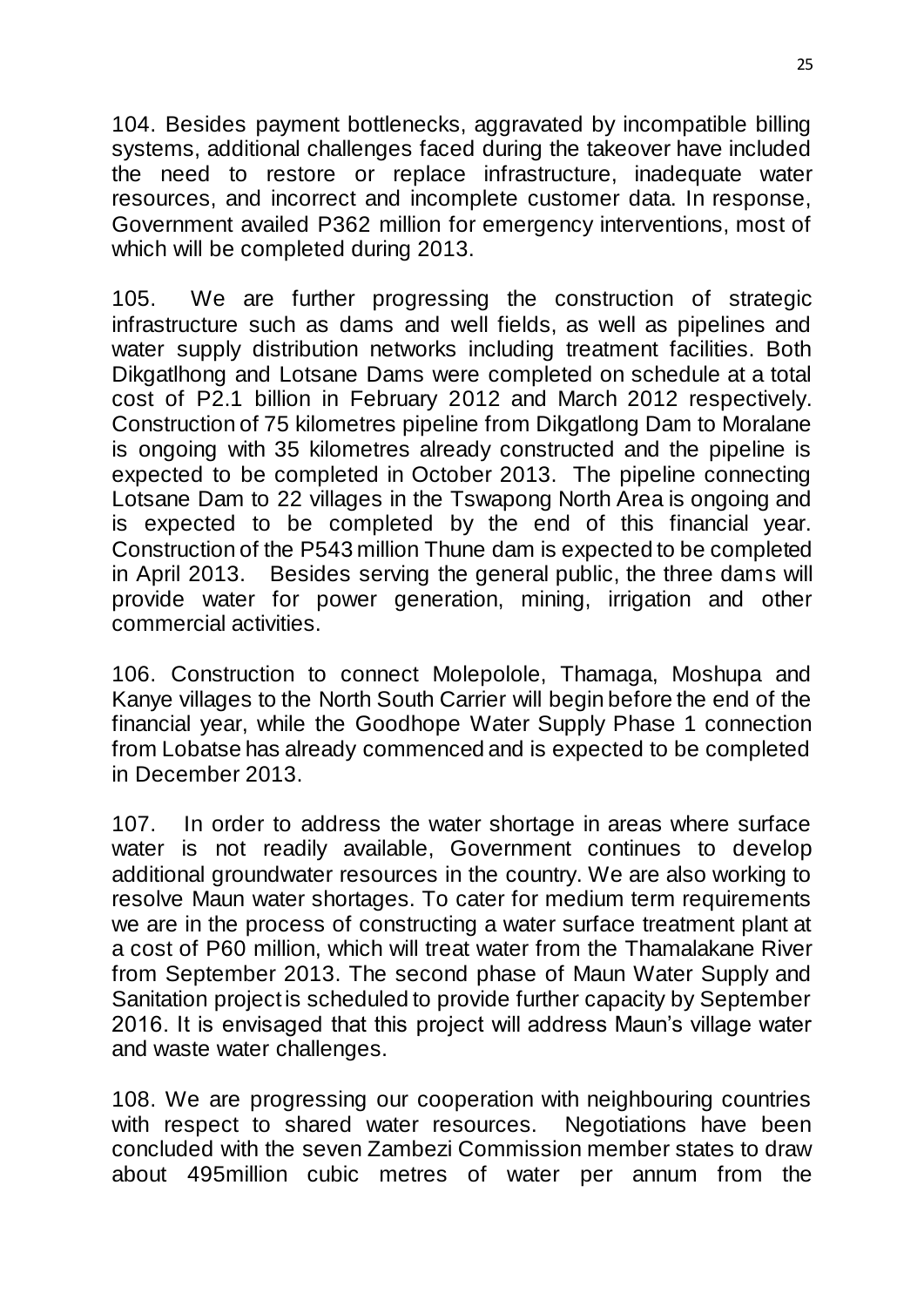Chobe/Zambezi Rivers system. A project to augment water supplies to Middlepits and the neighbouring villages with cross border supplies from South Africa is ongoing at an estimated cost of P60milion. Government is further exploring a medium to long term water supply option from the Vaal/Gamara system that could supply the Kgalagadi District and adjacent areas.

109. The alarming rate at which water resources are being depleted, added to the increasing demand for water and the ever unpredictable climate, call for increased conservation. To date, various initiatives are being promoted in areas of grey water recycling, effluent utilization and rainwater harvesting. With the threat of drought looming, the supply authority is to come up with mitigation projects and water restrictions. I urge the nation to cooperate and make conservation a way of life.

### **Construction**

110. Madam Speaker, Government has had to take strong action in the face of the failure of a number of priority projects to be delivered on time and according to specification. During 2012 the enforcement of adherence to the contracts has resulted in the levying of Liquidated and Ascertained Damage amounting to over P 65 million and termination of two contractors. Project close out or end of activity reports are being submitted to PPADB to enable them to act on cases calling for deregistration, suspensions and/or blacklisting of contractors or consultants who performed below the expected standards.

111. The introduction of quality auditors has already raised performance standards among supervising consultants and contractors resulting in fewer defects at hand-over stage. The Claims Audits have also saved government about P135.6 million, while reducing irregular and corrupt claims.

112. To further root out corruption and improve the delivery of public infrastructure projects, Government is introducing Project and Facilities Management Offices to monitor and ensure compliance with performance contracts. We are also improving coordination through the development of consolidated implementation plans for the delivery of priority projects and are further exploring the possibility of creating an autonomous agency to oversee the work of design auditors.

113. Important national projects have recently been completed and handed over for use. These include the High Court and Appeal Court at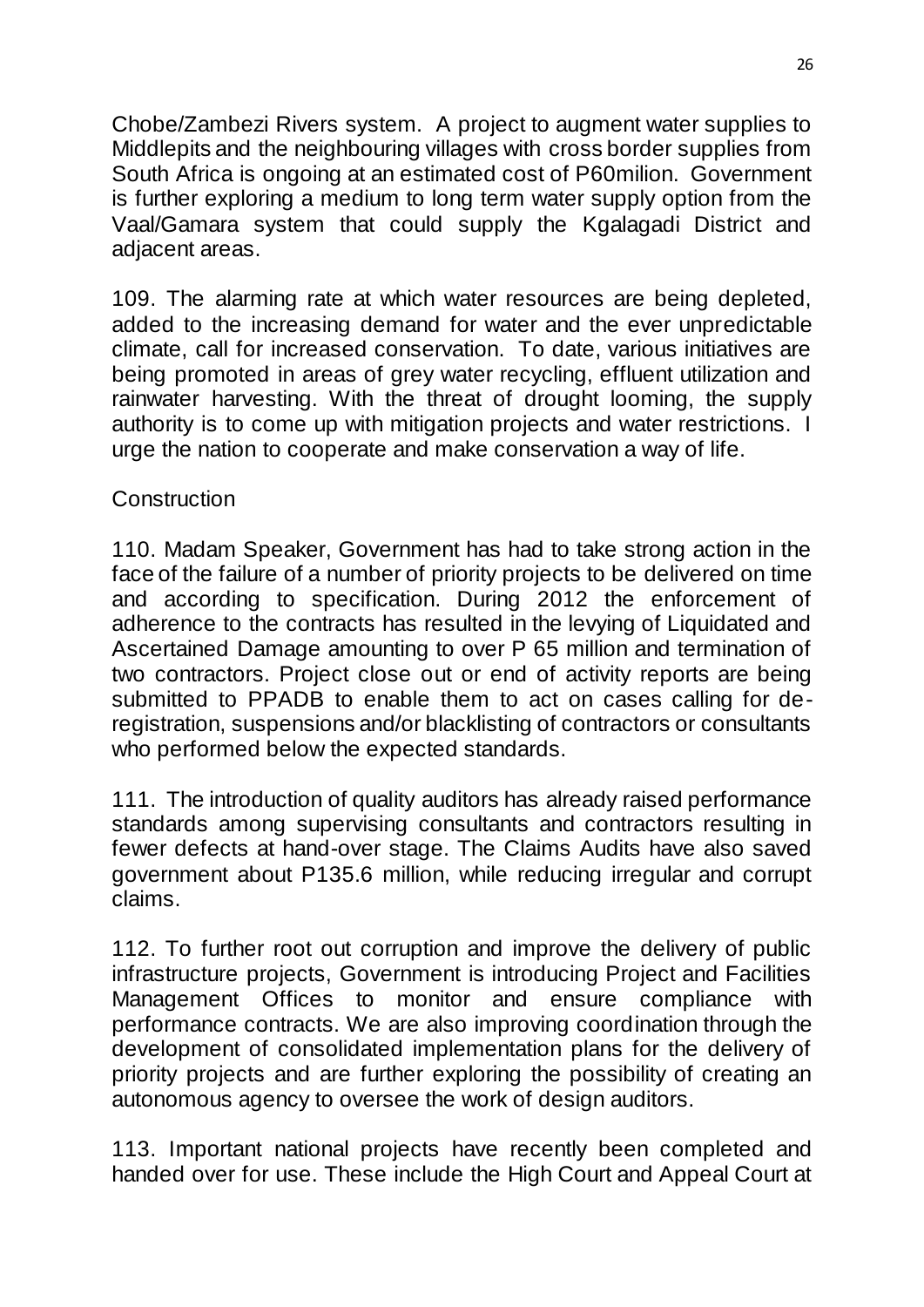Gaborone, BIUST at Palapye, and buildings for the Serowe College of Education. Village infrastructure projects that were still ongoing at the start of this financial year are also now nearing completion.

# **Transport**

114. Madam Speaker, the rapidly growing number of motor vehicles on our roads, which have more than doubled over the past five years, is putting immense strain on our road network. As of last month the total number of locally registered vehicles on our roads stood at 433 thousand, including over 28 thousand registered since the beginning of this year alone. At 216 per 1000, our per capita vehicle ratio is now among the highest in the developing world, above even some European countries. In the context of this challenge, the Draft National Integrated Transport Policy has been completed and will soon be tabled.

115. In the case of Gaborone, where traffic congestion is especially severe, Government is in the process of reducing traffic bottlenecks through upgrading intersections, improved traffic signals and establishing a centralised traffic control system. Proposals to carry out the conceptual designs of the interchanges and traffic signals are at evaluation stage. The design work is expected to take up to 8 months allowing for construction next year.

116. The paved road network has been expanded and access improved in many parts of the country, with the completion of over 300 kilometres of local road projects. In addition five new bridges have been completed. Several new projects like Tonota-Francistown Road, Charleshill-Ncojane Road and Thamalakane Bridge are at procurement stage and will also be completed during NDP10.

117. Since last year the new Kazungula Ferry has resulted in a 78% reduction of the average time spent by truck drivers queuing to cross over to Zambia. Having now sourced the necessary finance from the African Development Bank and Japanese International Cooperation Agency, construction on the Kazungula Bridge should commence in January 2014.

118. Madam Speaker, the Central Transport Organisation's (CTO) is developing a Fleet Tracking, Management and Maintenance System and has embarked on the design of Auto and Mechanical workshops throughout the country to address limited workshop space. To meet its challenges, the CTO is also engaging private garages to repair and in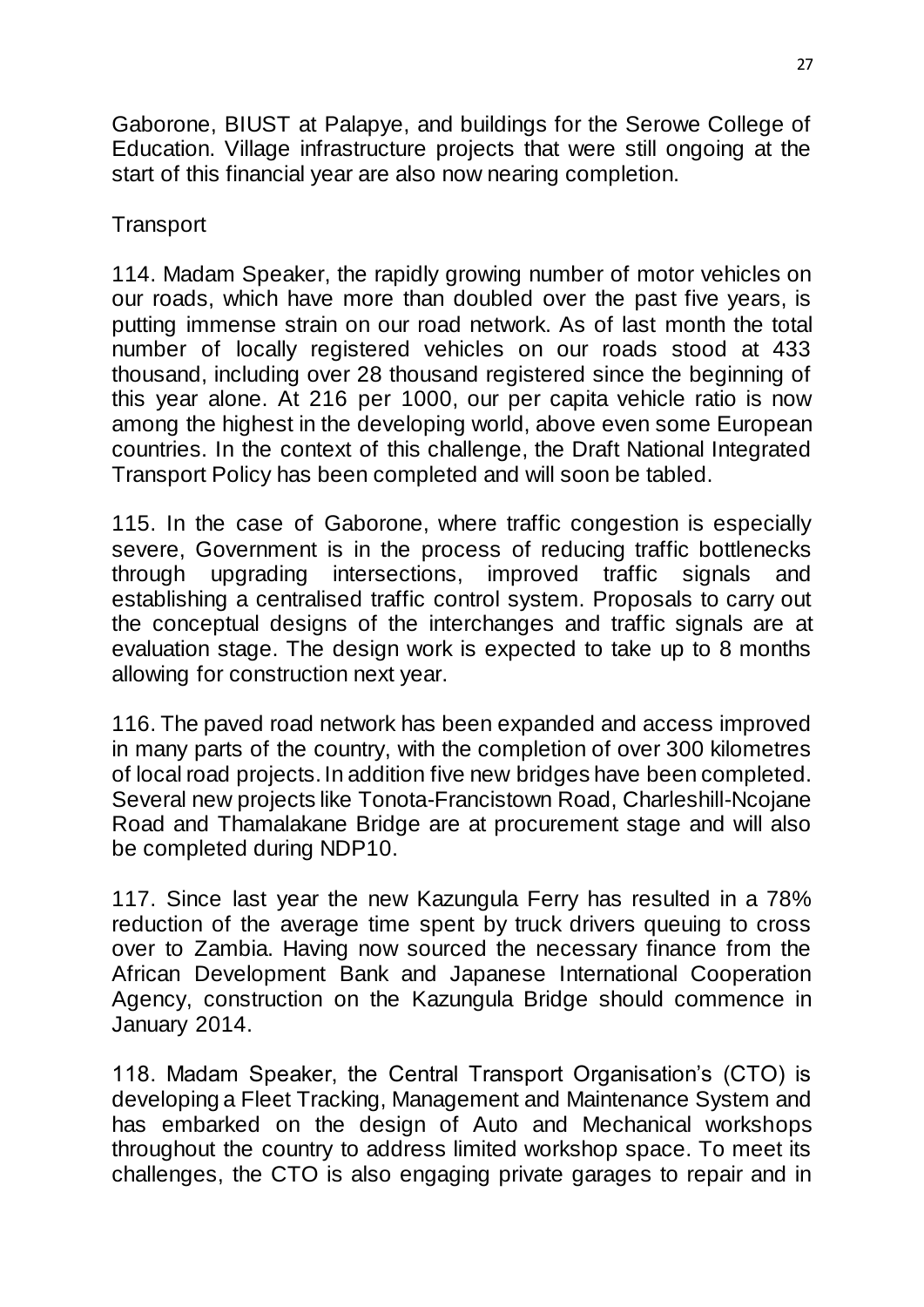some cases refurbish government vehicles to prolong their lifespan. CTO has also partnered with brigades and technical colleges offering automotive courses in carrying out repairs, while a Quality Inspectorate Unit is being formed.

119. Madam Speaker, the success of Botswana"s economy is tied to an efficient air transport. It was, therefore, critical for us to upgrade our international airports in Gaborone and Francistown. Phase II of Sir Seretse Khama Airport Terminal Building project was initially expected to have been completed by the end of last year. But, the Contractor failed to meet extended deadlines, leaving us with no choice but to terminate the contract in July 2012. The process of engaging a replacement is underway, with the expectation that the remaining works will take about 6 months to complete once commenced. The Maun Airport airside works project has been completed and construction of the airport services area will be completed in January 2013, while Kasane Airport's airside works should be completed in May 2013.

120. As a result of the Open Skies Policy, Botswana has negotiated 21 and signed 8 Bilateral Air Service Agreements. Air Botswana"s acquisition of new aircraft will enable it to expand into the SADC region and beyond. The airline has successfully completed all the requirements for the International Air Transport Association (IATA) Operational Safety Audit. As a result IATA approved its re-registration as a member in June 2012. This will allow our national airline to forge alliances, as well as compete, with other international carriers

#### Environment & Tourism

121. Madam Speaker, several projects are being undertaken in line with our determination to diversify the tourism industry in partnership with communities. These include improvement of Moremi Gorge and Lepokole heritage sites, Tsabong Ecotourism Camel project and Kasane Recreational Park and Traditional Village. Improved access to a hundred monuments has been completed, while the maintenance of trails, campsites and signage is on-going at various heritage sites. In addition, 10 heritage sites were gazetted as new National Monuments in July 2012. Efforts to encourage tourism development at existing Educational Parks, around dams and at Qcwihaba caves are ongoing. I am also pleased to report that the Botswana Tourism Eco-Certification system, which promotes environmentally friendly tourism that incorporates host communities, has been well received by both industry and consumers.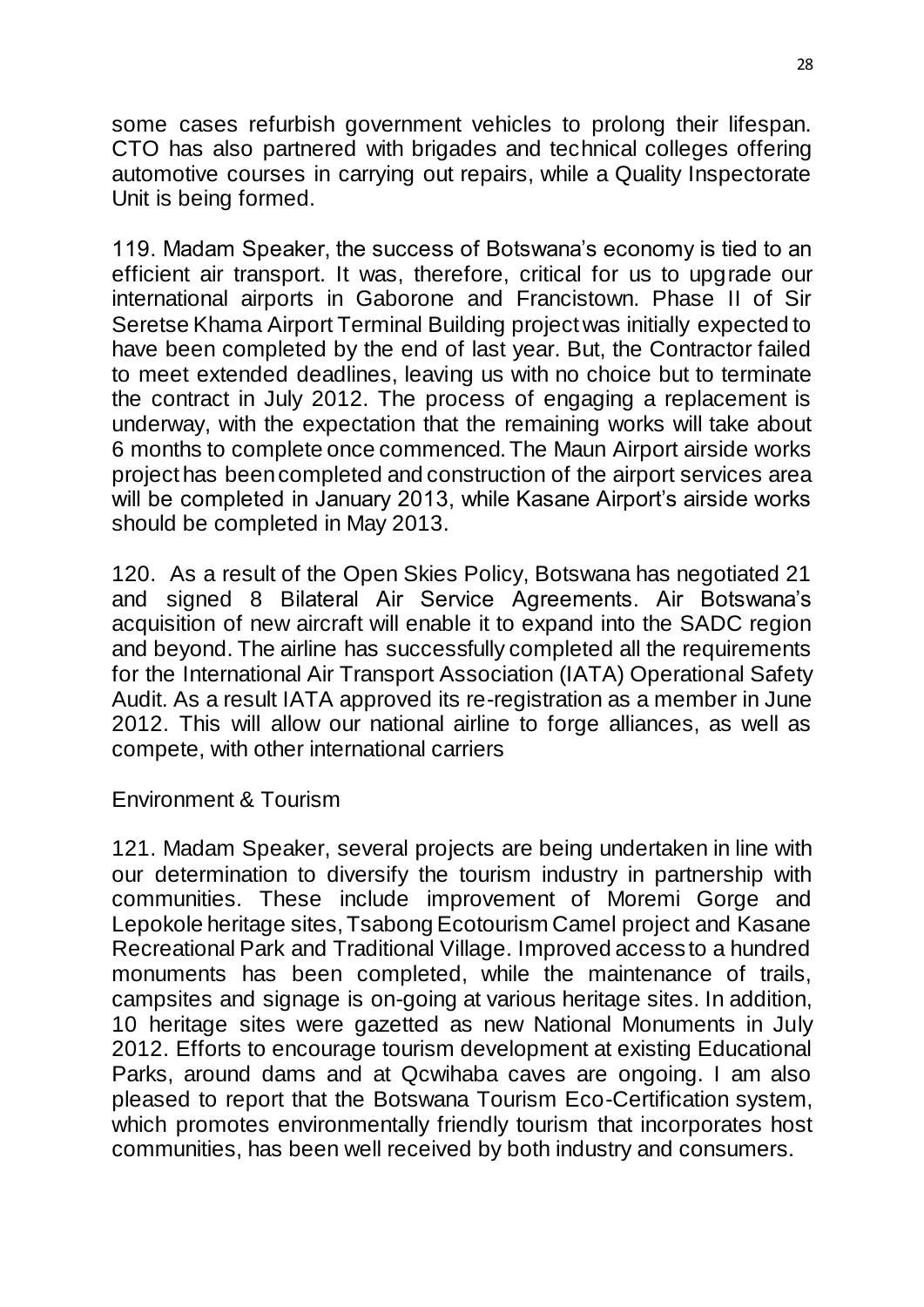122. More citizens are investing in tourism. As of June 2012, there were 764 licensed facilities, out of which 406 are wholly citizen owned (which is an increase of 45 from the previous year), 141 are joint ventures and 217 are non-citizen owned. Initiatives to further improve citizen participation are being undertaken. The procurement of local arts and crafts at tourist sites and through e-marketing is being promoted as part of EDD.

123. While we work towards diversifying local tourism we appreciate that our wildlife and wilderness areas remain our prime attraction for international visitors. The management of our wildlife, to ensure environmental sustainability while reducing human conflict, however remains a challenge. Ongoing interventions include the drilling of boreholes in protected areas, training farmers on the use of deterrent measures and of course the payment of compensation. Further country wide dry season surveys are ongoing, which will provide undated information on the status of our wildlife populations.

124. Of additional concern is the rise in cross border and domestic poaching incidents and trafficking of live predators, which are the subject of our new and evolving National Anti-Poaching Strategy. At the same time we have reached the decision to stop the commercial hunting of wildlife in public aeas from 2014 as the shooting of wild game purely for sport and trophies is no longer compatible with our commitment to preserve local fauna as a national treasure, which should be treated as such.

125. Government in collaboration with domestic and regional partners continues to implement the African Monitoring of the Environment for Sustainable Development project on behalf of SADC. The project has assisted Botswana with 6 satellite receiving stations, which have improved weather forecasting as well as the detection of bush fires across the country.

126. In preparation for this year"s dry season, eleven fire camps were strategically deployed in fire prone areas throughout the country. The annual maintenance of firebreaks was also carried out to improve fire management and prevention. Here I wish to thank Australia for their continued capacity building support. Let me also once more warn those responsible for starting veldt fires that we shall take appropriate action against culprits who risk the lives and property of others.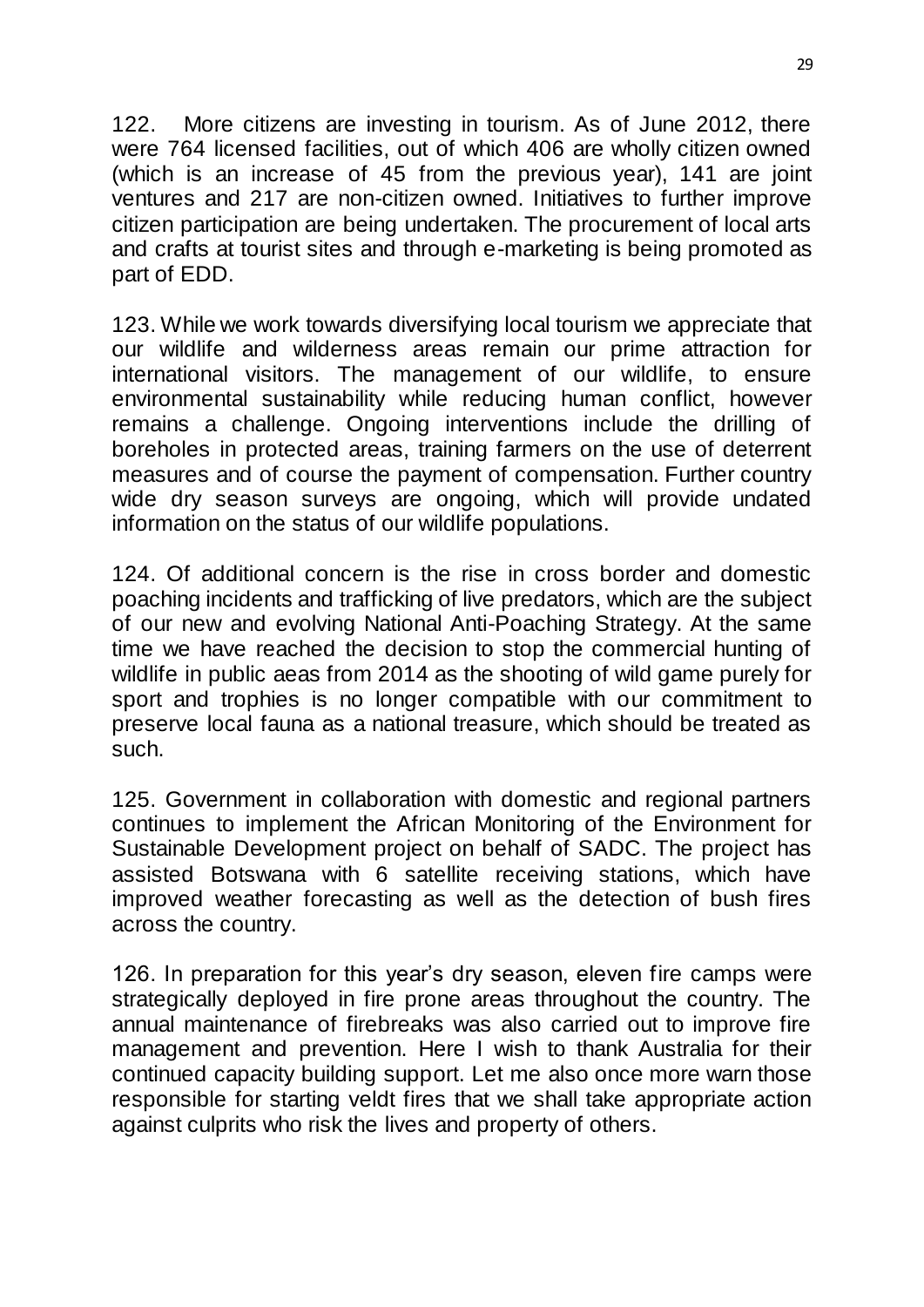127. We are also implementing the Makgadikgadi Management Plan, through the setting out of archaeological and heritage trails. The management plans of the Forest Reserves are also being reviewed to open them up for additional economic opportunities. I am pleased to also report that the number of backyard tree nurseries is growing. A total of 173 backyard nursery and landscaping beneficiaries have been mobilized as part of our poverty eradication efforts, while another 87 backyard tree nursery beneficiaries have been trained in six districts.

128. The 21 nurseries falling under the Department of Forestry and Range Resources have meanwhile maintained an annual average production of 500,000 tree seedlings, some 50,000 of which are distributed to the public annually through the National Tree Planting Programme.

129. With respect to the ongoing development of Trans-frontier Conservation Areas a treaty for the Greater Mapungubwe Trans-frontier Conservation Area is expected to be finalised by the end of 2012.

130. The Environmental Assessment Act of 2011 and its regulations came into effect in June 2012. The Act provides for the establishment of the Environmental Assessment Practitioners Board to regulate the conduct of practitioners. This should address public concerns about delays and exorbitant fees.

131. We will be convening a Waste Management Pitso to facilitate the disposal of various forms of waste in an environmentally sound manner with a focus on recovery and reuse. To this end, we have completed a Waste Characterisation Study and Municipal Solid Waste Recycling Guidelines. With regard to development of sewerage infrastructure around the country, expansion of the Gaborone and Kasane Sewer Networks, and Gaborone Treatment Plant are ongoing. We also intend to expand the Molepolole and Kanye Networks.

132. We are also being assisted by the Africa Institute to deal with Persistent Organic Pollutants. In addition vehicle emissions standards are being developed to regulate pollution from vehicles.

**Health** 

133. Madam Speaker, Government will continue to avail subsidised health care to all citizens. Escalating costs are, however, a constant challenge hence the need for prudent planning and efficient delivery in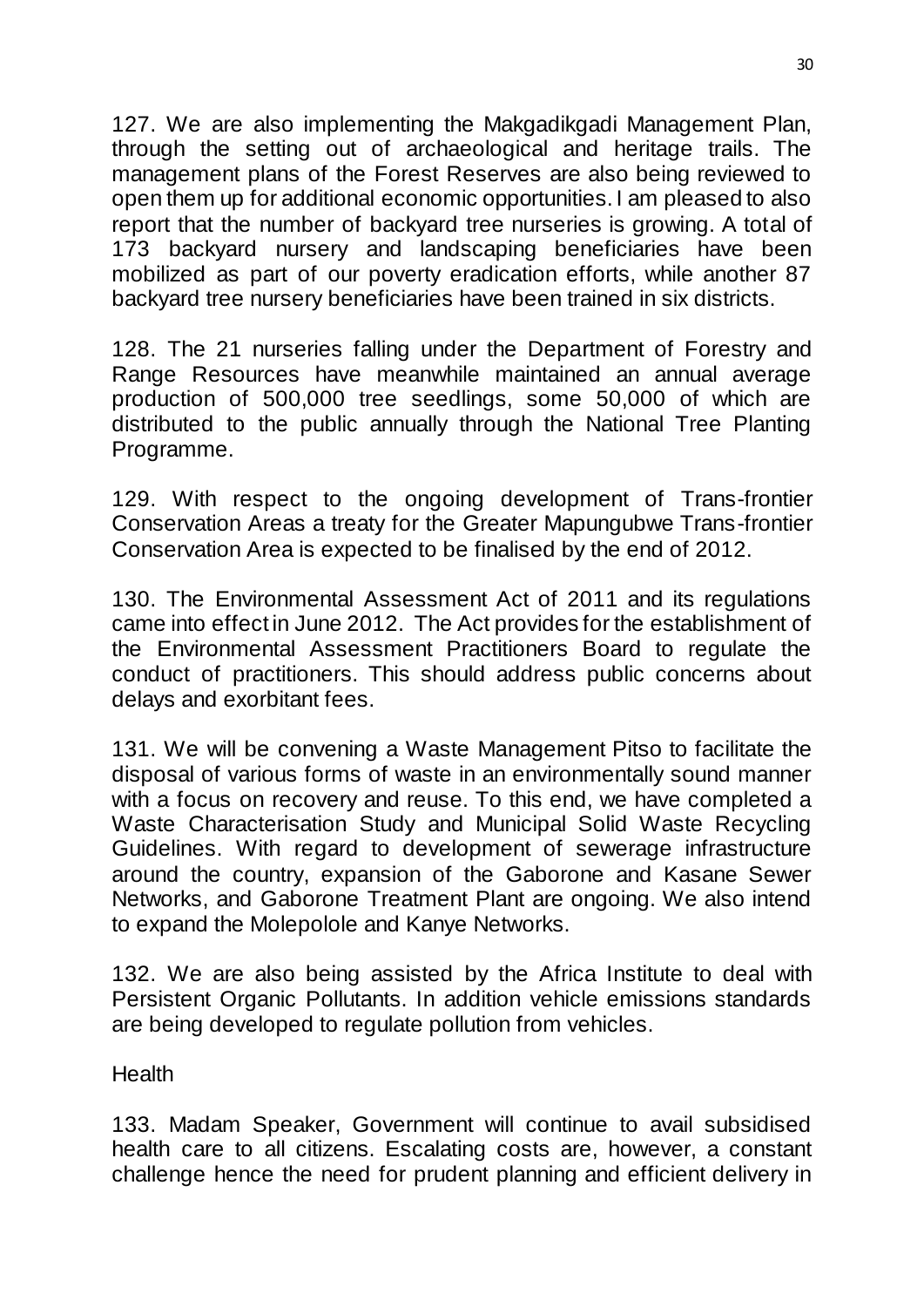line with our Revised National Health Policy, which provides for the separation of regulation, inspection, and implementation roles within the health sector. It further provides for the establishment of a National Health Council to give strategic guidance and oversight, while also making provision for the contributions of non-health sector stakeholders in promoting wellness.

134. The quality of customer care in our health facilities continues to be a priority. We have recently undertaken to train public relations focal nurses to attend to patients and their families during visiting hours. In addition, health districts around the country have reorganised their operations to offer special access in health facilities to those with special needs such as the elderly and the disabled.

135. We are also raising hospital service standards through international accreditation. Four health laboratories have already been accredited and we intend that all the other health facilities that have been enrolled in the accreditation project will soon achieve the necessary standards.

136. To address gaps in emergency medical care, we have established a call centre in Gaborone where emergency calls are routed and ambulances dispatched from a central point. This initiative will soon be extended to Francistown.

137. The availability of medicines has improved to 89% at Referral hospitals, 87% at District hospitals, 89% at Primary hospitals, and 80% at clinics. Our efforts to revitalise the medical supply chain system have resulted not only in improved availability at health facilities, but also in the management of Central Medical Stores.

138. Since my last address four new health facilities have become operational, while an additional five should be commissioned during the current financial year. For remote communities where there are no health facilities or populations are small and scattered, we shall continue to provide mobile services where possible.

139. The implementation of the Road Map on Accelerated Reduction of Maternal Morbidity and Mortality is ongoing. Since September 2011, 83 doctors and midwives have been trained on Emergency Obstetric and Newborn Care skills. Given that pneumonia and diarrhoea are among the main causes of early childhood deaths, we have introduced appropriate vaccines. This is in the context of our having maintained overall immunization coverage of greater than 90%.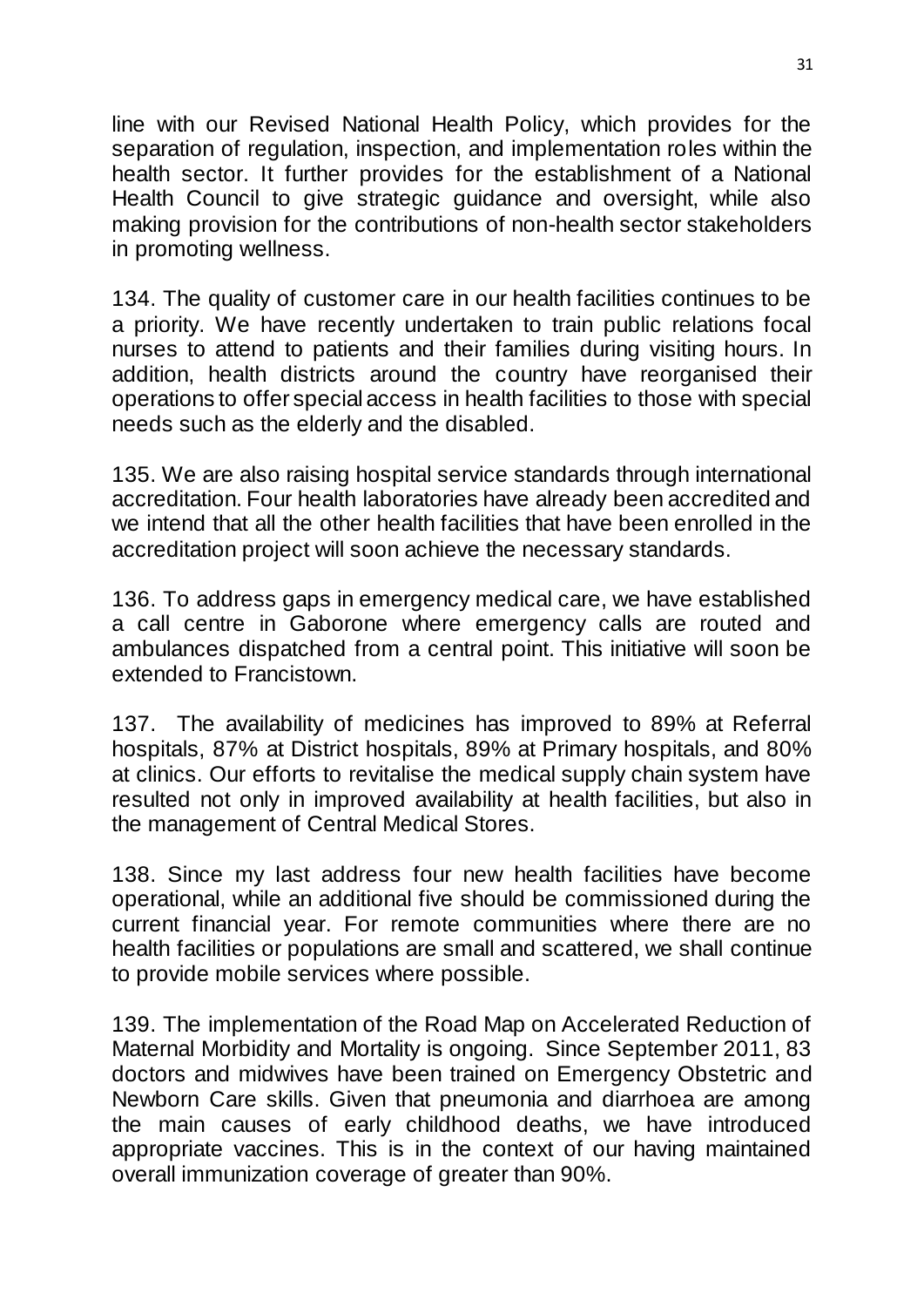140. In response to the increasing incidence of cervical cancer, Government, in collaboration with the US Centre for Disease Control and the University of Pennsylvania, is introducing a new screening and treatment method for pre-cancerous lesions of the cervix. Also through the US Centre for Disease Control and the World Bank, we have obtained 33 Gene X-pert machines that offer revolutionary technology that reduces the time for confirmation of a diagnosis of tuberculosis from 8 weeks to just a few hours. This technology will be largely deployed in clinics.

141. Madam Speaker, we have continued to provide ARV therapy at considerable cost to some 95% of those citizens who need it. We have also increased the CD4 threshold for initiating therapy from 250 to 350, resulting in individuals receiving earlier treatment. The increase of CD4 cell count to 350 has the potential to significantly contribute to a reduction in new HIV infections from 1.5% to 0.5% in 2015. We have also maintained our commitment in the prevention of mother to child transmission putting us on track to achieving our target of less than 1% transmission from mother to child by 2015. So far 42 thousand have taken advantage of our safe male circumcision programme, which is about 11% of the national target of 385 thousand men of ages 13 – 49 years.

142. As a country we need to explore and overcome all barriers to prevention and treatment. No single strategy can work towards achieving zero new infections. But, as I have said before, it is ultimately not the drugs, but the "A, B, C" of self discipline, that will get us to our goal of an HIV/AIDS free generation. This calls for much less complacency and much greater behaviour change than is currently the case.

143. Madam Speaker, over the years, the Government's investment in health infrastructure has outpaced our human resource capacity. To address this challenge, we have launched the Specialist Health Services Program, which from this month has placed 53 specialists in the 2 referral and 7 district hospitals in various areas of specialisations such as cardiology, obstetrics and spinal surgery and others.

144. The Specialist Health Services Program is also being utilized to complement the Clinical Centres of Excellence that I reported on last year. To this end, cancer treatment centres have been created at Nyangabgwe and Princess Marina, while the eye and bone surgery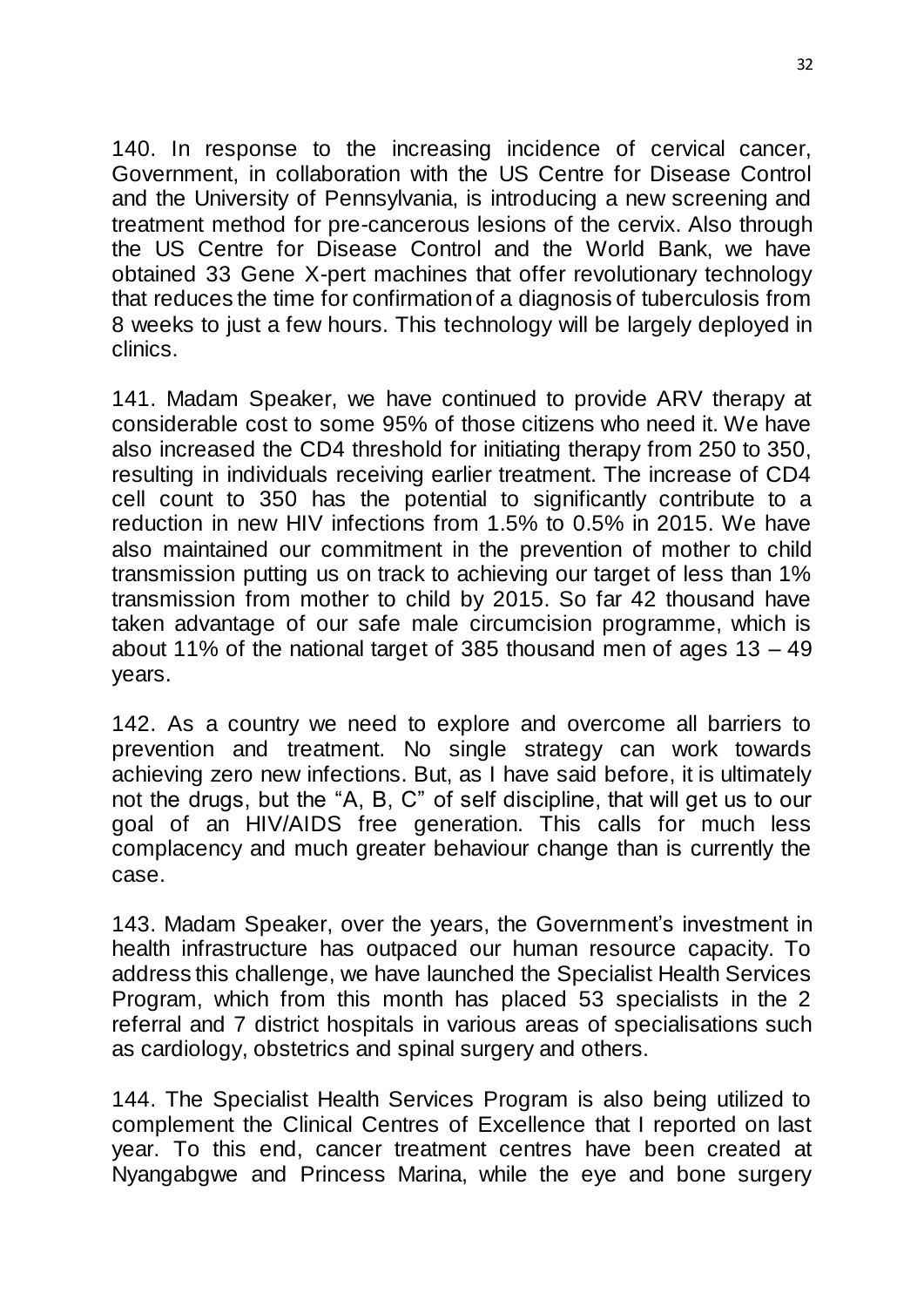centres at Sekgoma Memorial and Mahalapye District Hospitals have been provided with additional personnel and equipment.

145. Commendable work has also been done by the Palapye and Selebi-Phikwe district health management teams who have renewed the role of their hospitals as acute care facilities by relocating outpatient services such as maternal child health and ARV treatment to the clinics. In this way, their hospitals now have more time to attend to serious inpatient cases. District health management teams across the country have also come up with commendable initiatives such as upgrading busy clinics to 24 hour service. Such initiatives will be rolled out elsewhere.

146. Madam Speaker, over the past 27 years the Government of Cuba has posted teams of its own health professionals to provide specialty care within our health system. This year I am happy to announce that the number of such Cuban specialists has increased from 69 to 102. On behalf of all Batswana, I wish to express our most heartfelt appreciation to the Government and people of Cuba for having afforded us this much needed assistance over the years. No gift is more valuable than the gift of good health.

147. Princess Marina, Nyangabgwe, and S"Brana Psychiatric Hospitals have successfully outsourced their non-core services. Services will also be outsourced in district hospitals, while Central Medical Stores has now outsourced the routine transportation of medicine by rail along the eastern corridor. It is our intention to further outsource the transportation of medicines throughout the country.

148. Through the now upgraded Institutes of Health Sciences in Molepolole and Serowe we have been growing our locally trained workforce. This year the two Institutes graduated 684, as compared to 392 five years ago.

149. The Faculty of Health Sciences at the University of Botswana (UB) consists of the School of Allied Health Professions, Public Health and Medicine. The latter now has a total enrolment of 41 in its Master of Medicine class. In addition, the School has initiated 7 post graduate programs in medical studies including: Internal Medicine; Pathology; Paediatrics and Adolescent Health; Family Medicine; Emergency Medicine; Anaesthesia and Critical Care; and Public Health. From February 2014 the Faculty will be supported by the new teaching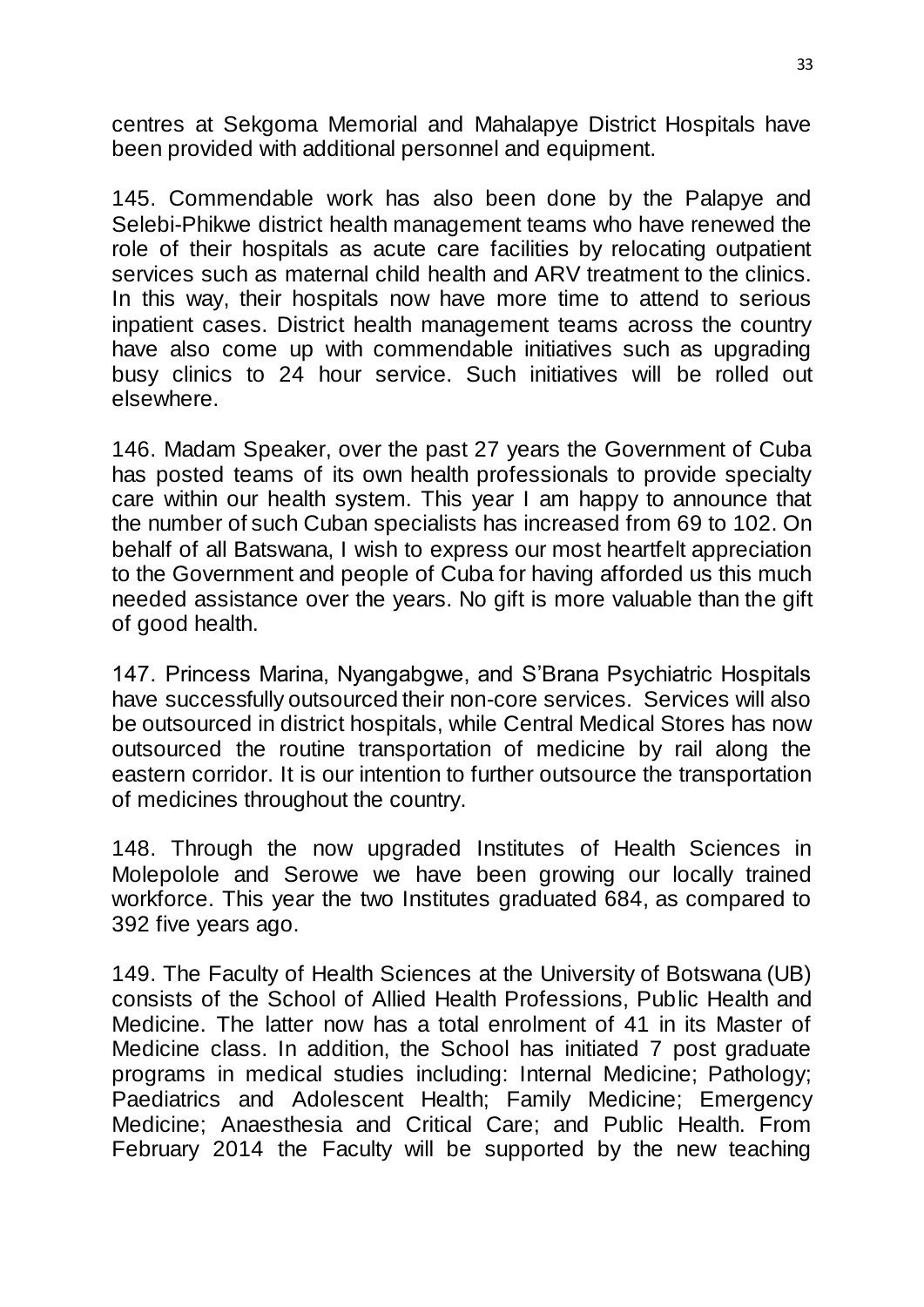hospital on the UB campus, which is being constructed at a cost of P 1.3 billion.

Science & Technology

150. Madam Speaker, the recently launched Research, Science, Technology and Innovation Policy calls for the coordination, funding, monitoring and evaluation of all science and technology activities in line with national priorities. The merger of Botswana Technology Centre and Rural Industries Promotion Company will further streamline research.

151. The Botswana Innovation Hub is now a fully functional company with a mandate to support scientific and technological entrepreneurship through the creation of an integrated Science and Technology Park. It is to develop a targeted incubation and funding program, while attracting companies for technology transfer and research commercialization.

152. Government continues to license and monitor facilities to ensure their compliance with domestic and international safety and security requirements for using radiation sources. These efforts have become all the more critical in anticipation of local uranium mining. We therefore intend to establish a laboratory for radiological sampling analysis and research.

E-Government & ICT

153. Madam Speaker, the e-government programme lies at the centre of efforts to achieve greater efficiency in the public sector, while promoting a knowledge economy. Its rollout is now being accelerated in the context of the adoption of the "1 Gov" strategy for moving government services online for greater quality and convenience. At the heart of the strategy is an understanding that, through the integration of digital data, citizens shall be able to access Government services at any locality, as well as online through their mobile phones and PCs. We thus intend to end the absurdity of citizens having to travel vast distances, or shuffle between different Ministries and Departments, to access basic services.

154. Our ability to become globally competitive as a knowledge based economy as well as fully realise the lofty goals of our strategy for egovernment requires state of the art Information and Communication Technologies (ICTs) along with the human capacity to capitalise on their potential as drivers of sustainable labour intensive growth. As a prerequisite for such transformation the East Africa Submarine System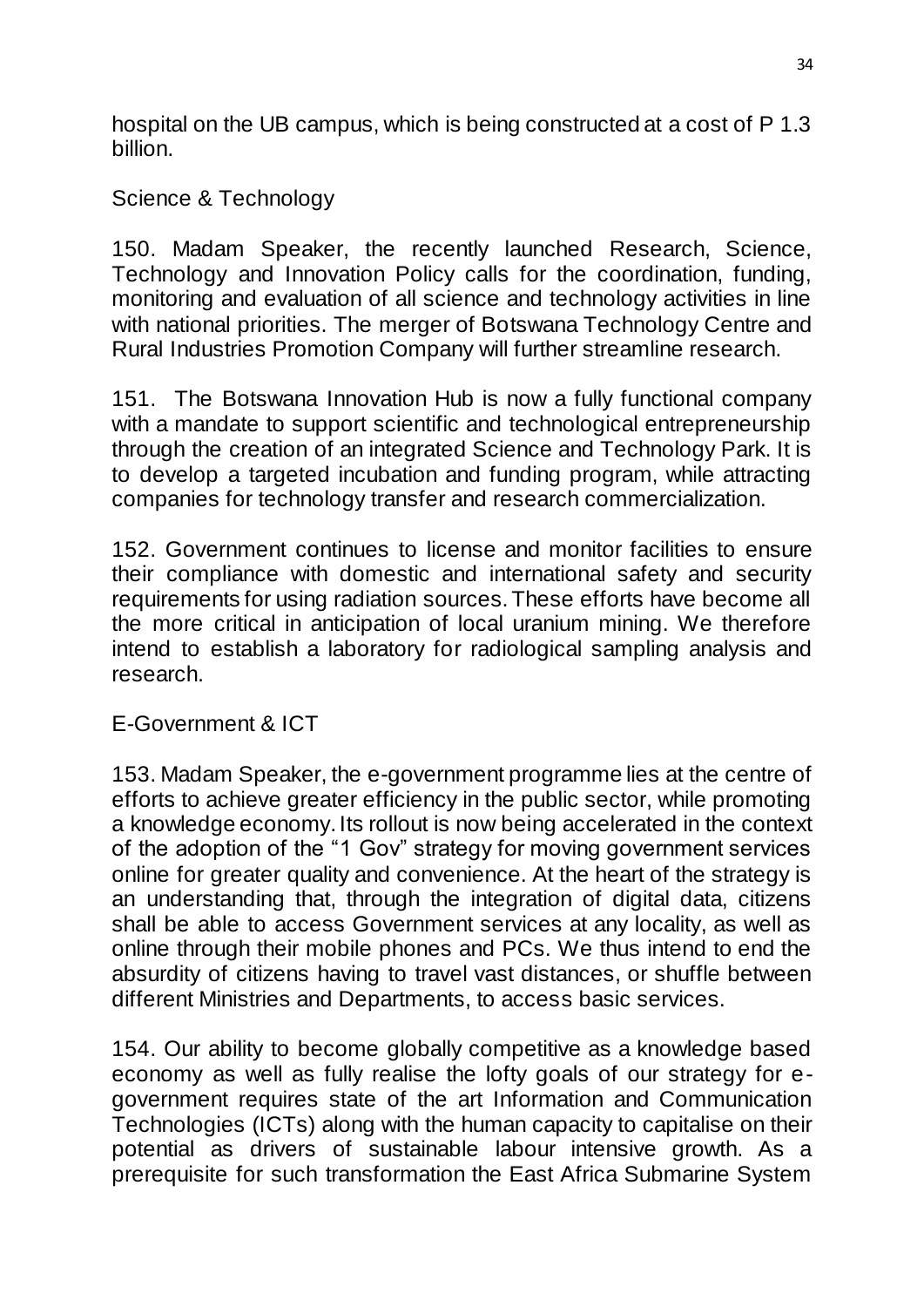(EASSy) and West Africa Cable System (WACS) are now both beginning to provide us with enhanced bandwidth capacity for effective global connectivity, while reducing online costs.

155. Parallel to this development, we are upgrading our national fibreoptic backbone and access networks to take better advantage of the additional bandwidth. Government is also in the process of developing Broadband Strategy that will address challenges related to the accessibility and reliability of services. To reduce the cost of ICT services, which remain relatively high, the Botswana Telecommunications Authority has developed infrastructure sharing guidelines that will enable service providers to reduce their service costs, which should translate into lower user charges.

156. Ultimately, we are committed to providing one-stop service centres for the full range of online services from applying for scholarships, to passports and drivers licences to filing land registration requests and making billing payments. A few electronic services already exist such as the dissemination of school examinations results through SMS and the provision of downloadable business forms in some Ministries" websites.

157. In moving forward we are aware that the number of citizens able to access online services has been growing, with recent surveys suggesting that 42% of Batswana now go online several times a week, with an additional 23% making occasional use of the internet. In this context 59% are reported to have visited a Government website.

158. But, from such figures it is also clear that many still do not have online access. In light of this reality we are continuing to rollout community access initiatives. A total of 197 rural villages have also been connected through the Rural Telecommunications Programme with data and internet as well as voice services. The Nteletsa-I resuscitation project, which entails upgrading of older infrastructure to the Nteletsa II standard in 85 villages, is scheduled for completion by the end of the year.

159. The rollout of shared community user information or Kitsong Centres through public private partnerships is also progressing. So far, a total of 248 Kitsong Centres have been delivered, 196 of which are run by Village Development Committees and youth facilitators, while 56 fall under Botswana Post. A total of 312 youths have been trained in business management to run the centres. We are also in the process of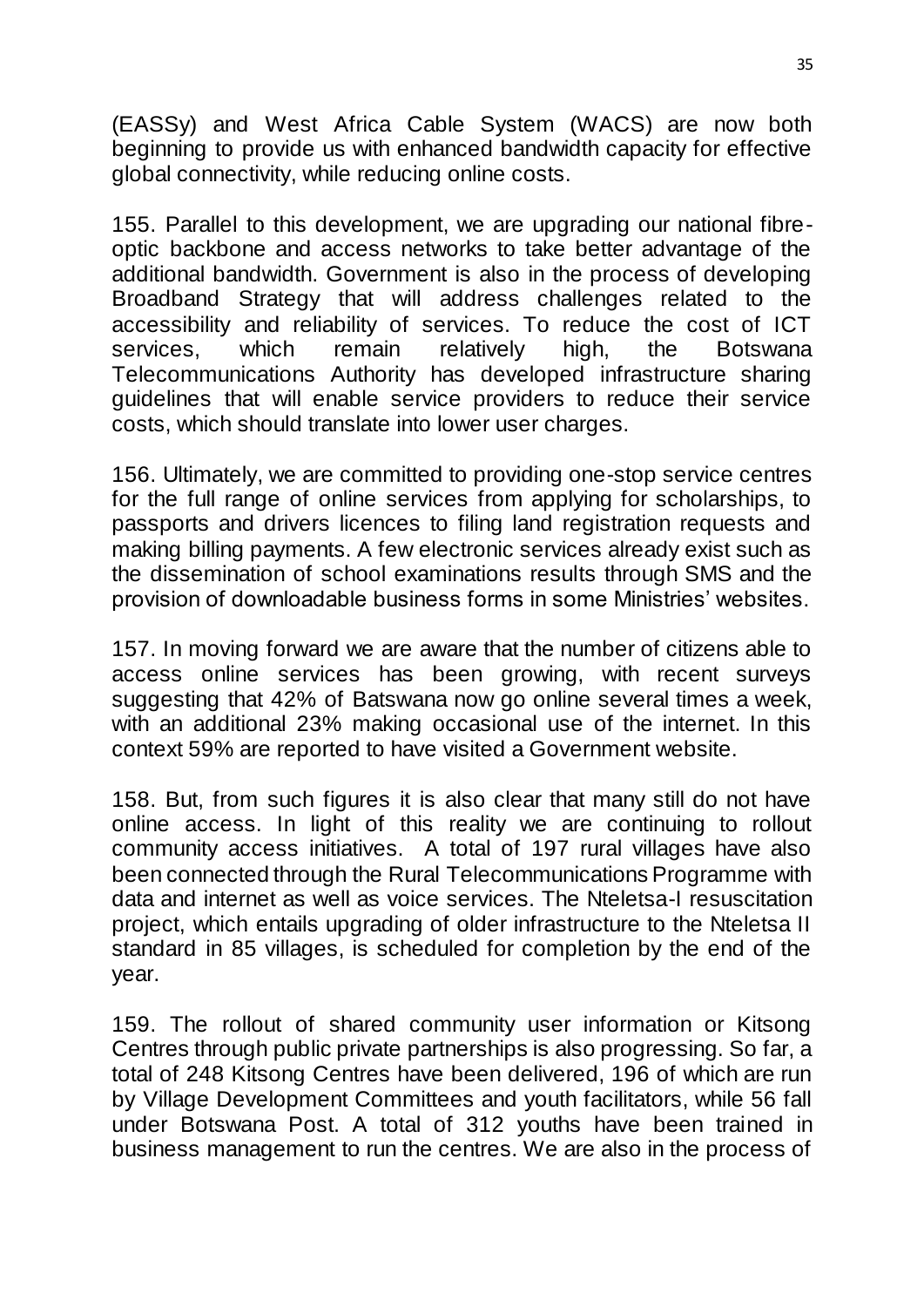providing internet and computers to 78 libraries across the country, with 38 so far connected.

160. I can also report that the process of privatising Botswana Telecommunications Corporation is finally progressing. Milestones achieved thus far include completion of the legal due diligence, approval of separation model and setting up the Special Purpose Vehicle, called Botswana Fibre Network, which will own and operate access to the domestic dark fibre system, including our EASSy and WACS capacity.

161. Madam Speaker, Botswana Post has taken advantage of opportunities created by ICT to improve customer service and diversification of products and services. An ICT optimization and counter automation initiative has been launched that is already delivering reliable, efficient and cost effective e-services to customers. In terms of its traditional mandate the new Postal Sorting Centre in Gaborone has improved mail delivery. The merger of Botswana Postal Services and Botswana Savings Bank is on-going. Relevant legislation in the form of the Botswana Savings Bank Transition Communications Regulatory and Botswana Post Amendment Acts were passed during the last sitting of Parliament, while the Botswana Postal Services Transition Bill is on the agenda for this sitting.

Media

162. Madam Speaker, in keeping with our democratic commitment to engage Batswana, Government seeks to connect with every citizen every day through enhanced broadcast, online and print media services. Significant progress in this respect has been made in such areas as our preparations for the Digital Migration of our free to air terrestrial television, expanded transmitter coverage, enhanced satellite capacity and the growing popularity of our e-communications as well as improved distribution of the Daily News. I am also pleased to note that perception surveys continue to confirm that Batswana put their trust in BTV, Radio Botswana and the Daily News for accurate and responsible news and information.

163. With respect to transmitter expansion, three new sites were completed this year, which together have brought Radio Botswana and BTV coverage for the first time to 62 settlements, while enhancing reception quality for up to 350 thousand consumers. Radio Botswana is also now being received for the first time in the remote area settlements of Qangwa, Nxaunxau and Nxainxai.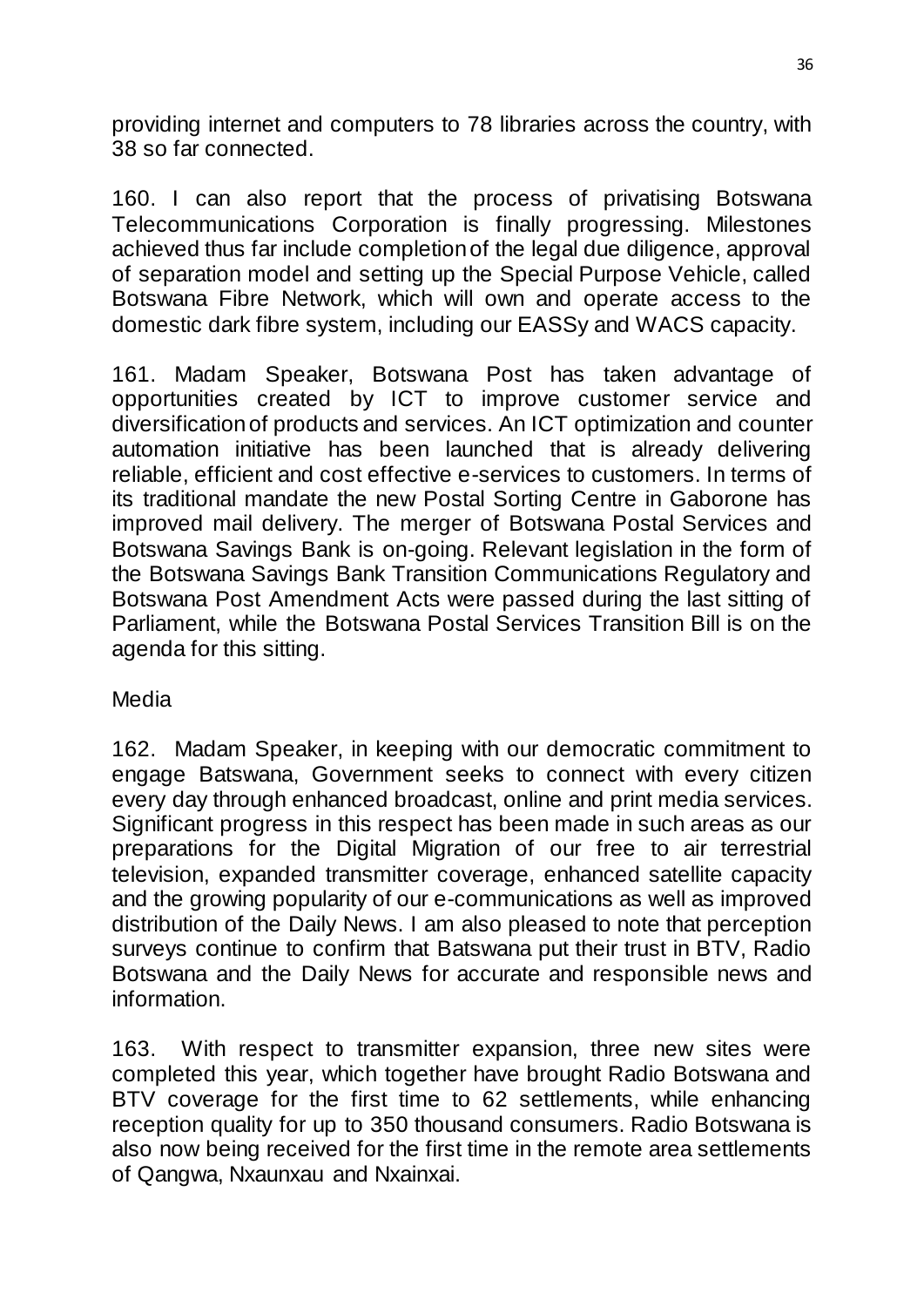164. In terms of content, Radio Botswana has increased its share of local music from 65% to 75%, while BTV"s local content has also increased from 53% to 57%. Expanded local programming will be critical as we migrate from analogue to Digital Terrestrial Television, which will allow us to deliver more and better quality domestic television. With respect to satellite services we have migrated to the new IS20 platform. The benefits of this move include annual cost savings of about P 6 million, a much wider footprint and increased capacity, allowing for additional BTV channels.

165. The Daily News now reaches 357 villages through direct distribution. While achieving our delivery goal of reaching out to the remaining remote settlements is a challenge, we are looking for partners to get us there. The Daily News, along with Kutlwano, is also in the process of upgrading its online quality and accessibility through new state of the art websites that will be launched this month, greatly enhancing the publications" international as well as domestic distribution.

166. Our commitment to enhanced online communications is further reflected in the rising traffic on the Government e-Portal (www.gov.bw) and associated websites as well as the growing popularity of the Government Facebook Page since its reboot in July 2012.

167. On youth empowerment, I am pleased to report that we have now opened our doors to young aspirant artists to record in our studios as a public service. Already 65 individual and groups have come forward. We are also enjoying success with our initiative to engage young freelance reporters to expand news coverage in rural areas. A total of 97 such freelancers have so far been inducted.

### **Culture**

168. Madam Speaker, besides enriching our common heritage as a united and proud nation, cultural products are of economic value. Given this fact, we are continuing to document our Intangible Cultural Heritage on a district by district basis, in order to safeguard community claims to their cultural resources. With proper marketing, arts and crafts have the potential to generate greater income, more especially in our rural communities. In this context an art and crafts purchasing and cultural performance centre was opened in Tsabong this year to serve the Kgalagadi region. Similar centres will be established elsewhere.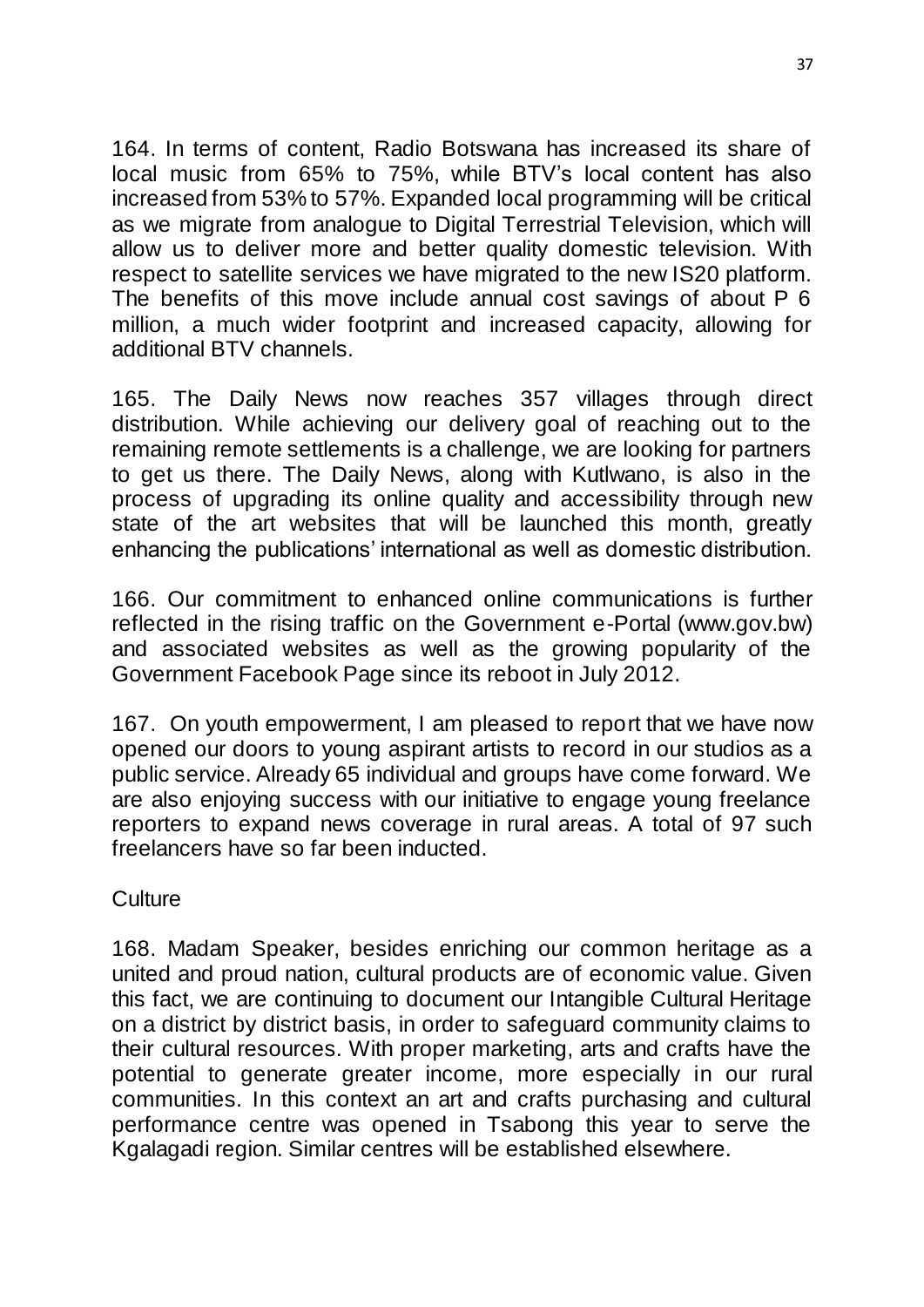169. We also continue to celebrate and promote our cultural heritage through the Constituency Art Competitions, which attracted a total 89,498 participants in 2011. A total of 12,652 participants also took part in this year"s President"s Day Competitions, a slight increase from the previous year. Besides engaging participants and the public, these competitions have now become fixtures on our country"s cultural tourism calendar.

170. Government is finalizing the National Arts Council of Botswana Bill, which will improve funding for the arts, while providing a framework for sector self-regulation. To improve stakeholder engagement for participatory planning, since 2010 we have been regularly convening Pitso ya Ngwao. In October 2012 two Dipitso were held, at Tonota and Jwaneng, in order to reach out to more people.

### Sport & Recreation

171. Madam Speaker, Government recognizes that sport can contribute to the employment, as well as the physical fitness and wellness, of Batswana. It is on this basis that the Botswana National Sports Council has launched a new 16 year strategy for sports development, while decentralising its services to six regions covering the country.

172. The Constituency Sport Tournaments continue to grow in popularity especially amongst the youth. Participation rates have risen from just over 28 thousand at the tournament"s inception to almost 66 thousand during the competitions that ended in May 2012. These figures include 5,216 individuals from 66 Remote Area Settlements, where a total of 240 teams have been formed. The development of clubs under the tournament further encourages youth leadership development. The tournaments also provide a convenient platform for spreading healthy living messages, including HIV/AIDS prevention.

173. Botswana teams and athletes have distinguished themselves in international competitions. Besides competing for the first time in the 2012 Africa Cup of Nations, the Zebras were named Best Team in Africa for 2011. Various sports codes have also done us proud in their world rankings. At an individual level, we have a growing number of internationally recognised athletes, including of course 2012 international Diamond League champion Amantle Montsho and our first Olympic Medallist Nigel Amos. I therefore invite this Honourable House to join me in applauding our dedicated athletes for their sterling performances.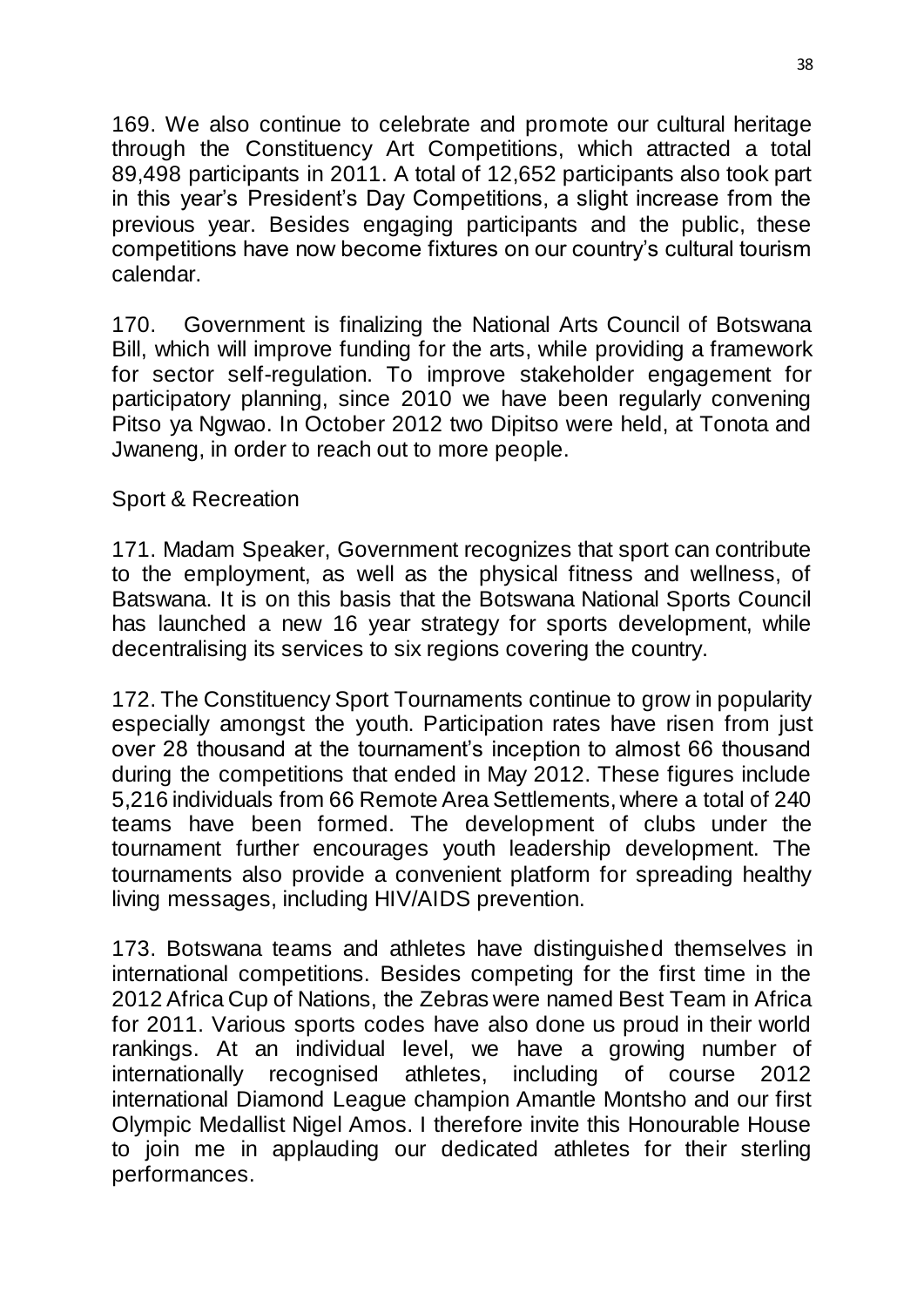174. Government is committed to sustaining good performance through the payment of appearance fees and other incentives. I would also like to appreciate contributions that the private sector has been channelling towards local sport.

Botswana and the World

175. Madam Speaker, as I have already noted we have no option but to compete in an increasingly globalised world. In so doing there is an obvious need to engage others. As a responsible member of the international community, we are therefore playing an active role in multilateral diplomacy to advance our own interests while contributing to global socio-economic development, peace and security.

176. Our foreign policy must also reflect our national values. As a country which upholds the rule of law and human rights, we will thus continue to take a principled stand on external issues recognising that in today"s global village we are all neighbours. In this regard we shall articulate our views on issues of democracy, the rule of law and the respect for human rights in multilateral fora. As good neighbours we shall also continue to honour our membership and treaty obligations to various multilateral organizations that we are party to.

177. Our membership on the UN Human Rights Council has, in particular, raised our international profile. The number of requests we receive from many countries and organizations to co-sponsor draft human rights resolutions bears testimony to the respect Botswana enjoys in the multilateral fora.

178. As Batswana we thus cannot ignore the ongoing abuses by Bashar al-Assad"s shameless bloodstained regime, which as of the beginning of last month had resulted in the slaughter of over 25000 Syrians, with another 330000 living as refugees. Besides being consistent with our values, our expressions of concern about the deteriorating humanitarian situation in Syria have been in line with our engagement with other nations in the multi-lateral Friends of Syria group. In this context we have joined likeminded countries in voicing our disappointment at the Security Council"s inability to contribute to a lasting solution to the conflict, which clearly constitutes an ongoing threat to regional peace and security as well as the wellbeing of ordinary Syrians.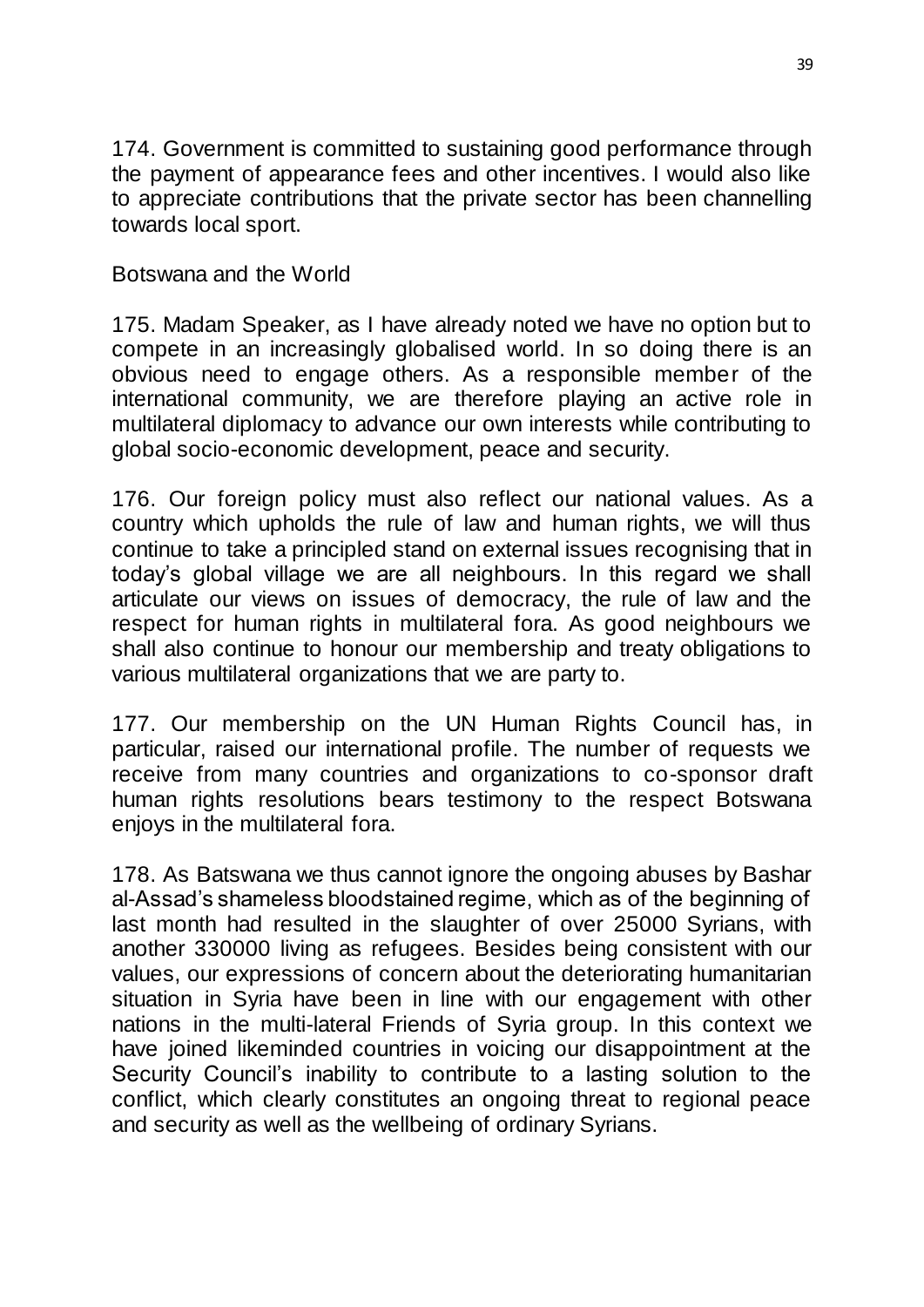179. In the interest of deepening bilateral cooperation, during the past year I made several official visits to other countries, while hosting official visits by a number of regional leaders.

180. It was my pleasure to host state visits by Liberian President Ellen Johnson Sirleaf, Nigerian President Goodluck Jonathan, South Africa President Jacob Zuma and Zambian President Michael Sata. During each of these visits progress was made in advancing bilateral partnerships for shared economic and social development.

181. We also had the privilege of hosting a number of international gatherings this year including such high level meetings as last month"s the 8th African Governance Forum and the May 2012 African Summit on Sustainability, whose outcome, the Gaborone Declaration, has been widely hailed as a milestone in giving appropriate value to our continent"s conservation of its natural wealth.

182. As I pointed out last year, despite the economic challenges that we face, Botswana will continue to contribute towards the common good. To this end, we donated food and medical supplies to Congo-Brazzaville, following a fire disaster, drought relief to Lesotho and tents to Somalia, as well as responded to the UNHCR"s call for global support for Syrian refugees. We have further extended our sympathies to our many friends whenever they are struck by disaster and natural calamities.

183. We have extended technical assistance to Liberia, Malawi and South Sudan. Our assistance to Liberia has been focused on training and mineral development. With respect to both Malawi and South Sudan we dispatched high level assessment missions and have since agreed to work together in such areas as finance and human and natural resource management in the interest of development and good governance.

184. Let me also once again acknowledge that our progress as a nation over the years has been facilitated by the generous outside assistance we have received from the international community. I therefore take this opportunity to give thanks to all of the countries and international organisations, including private institutions and individuals, from whom we have benefited.

### **Conclusion**

185. Madam Speaker, by working harder and smarter together, while maintaining our common sense of purpose, we as Batswana can and